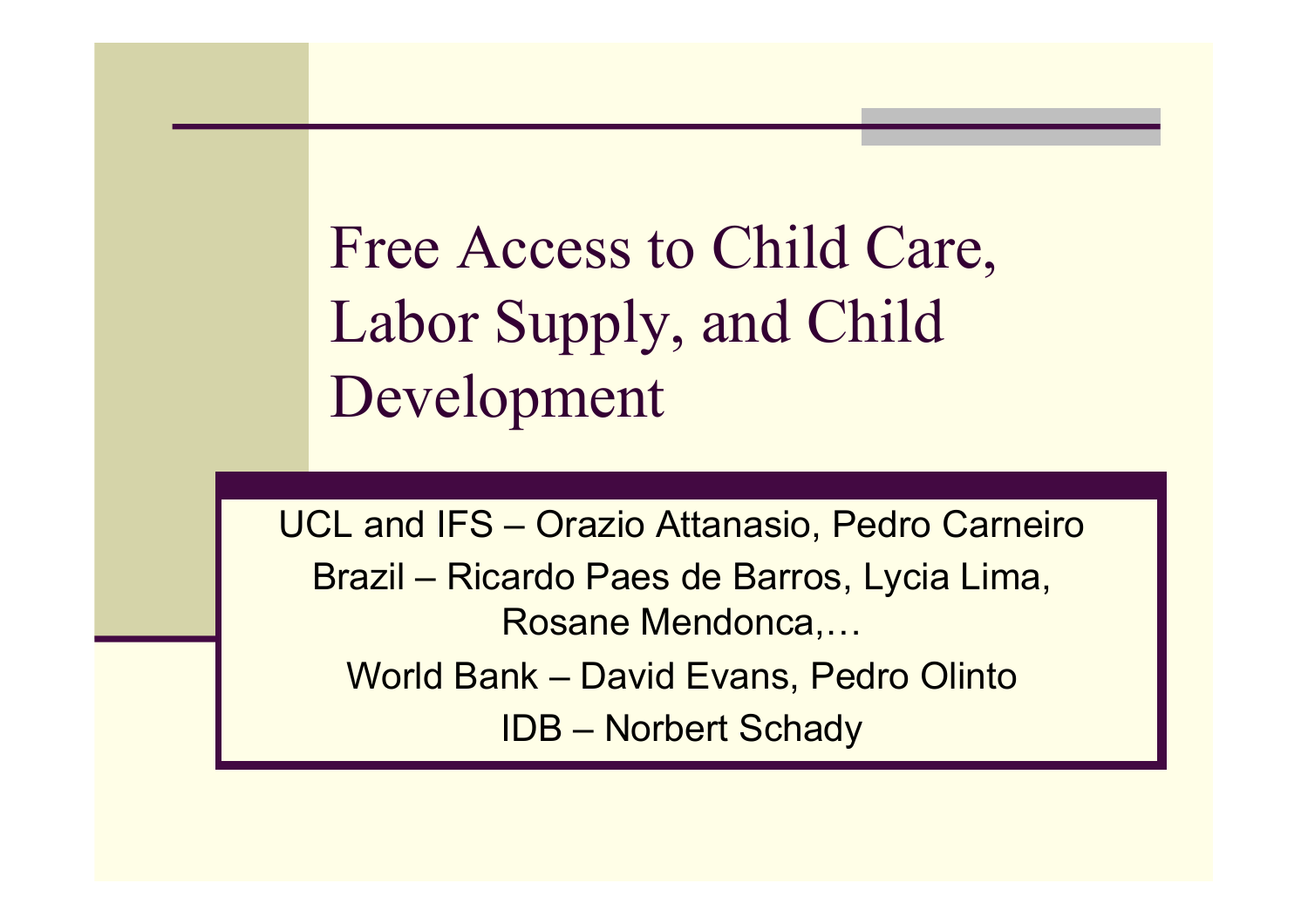### **Question**

- Public child care is often seen as promoting female employment
- $\blacksquare$  It also potentially provides nurturing and stimulating environments for poor children
- In middle income countries (like Brazil) formal child care centres are favoured by many governments, especially in urban areas
	- But they are also expensive to build and run, and frequently have low quality.
		- How effective are universal child care **programs of low quality in poor settings?**
		- **Do they foster female employment?**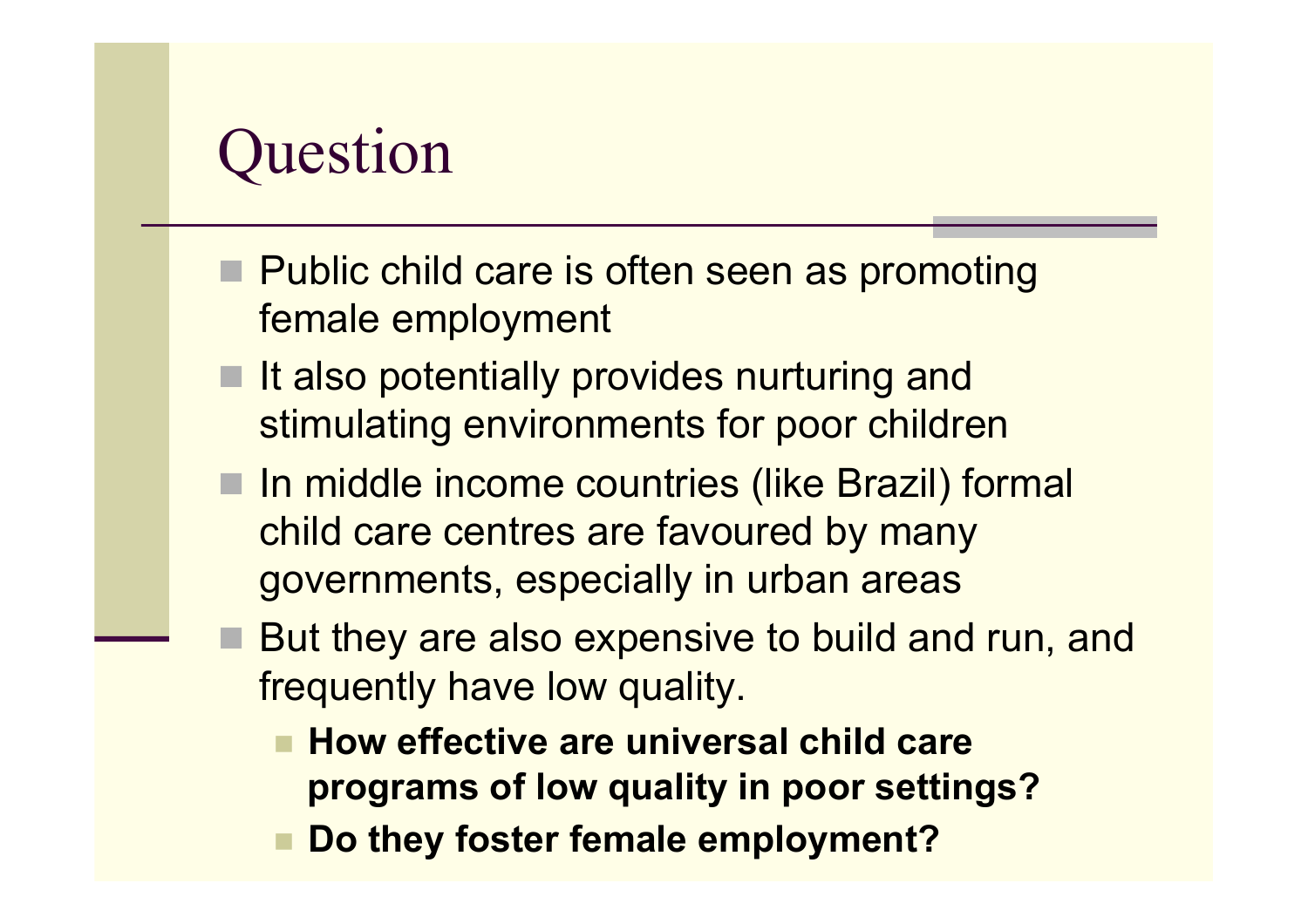# In this paper (things to remember in **bold**):

- **Experimental** evaluation of the impact of access to **formal child care** from ages 0 to 3 on **child development** (measured **4-5 years** after) and **household outcomes** (e.g., **income, labor supply**).
	- n Creches = Child Care Centers for 0-3
	- We focus on poor children living mainly in the Favelas of Rio de Janeiro, Brazil (**poor urban areas/slums in a middle income country**).
- This is a **major program**, not a small scale intervention. There are more than 400 creches serving 64142 children, and the municipality is still expanding services. **Quality is fairly low.**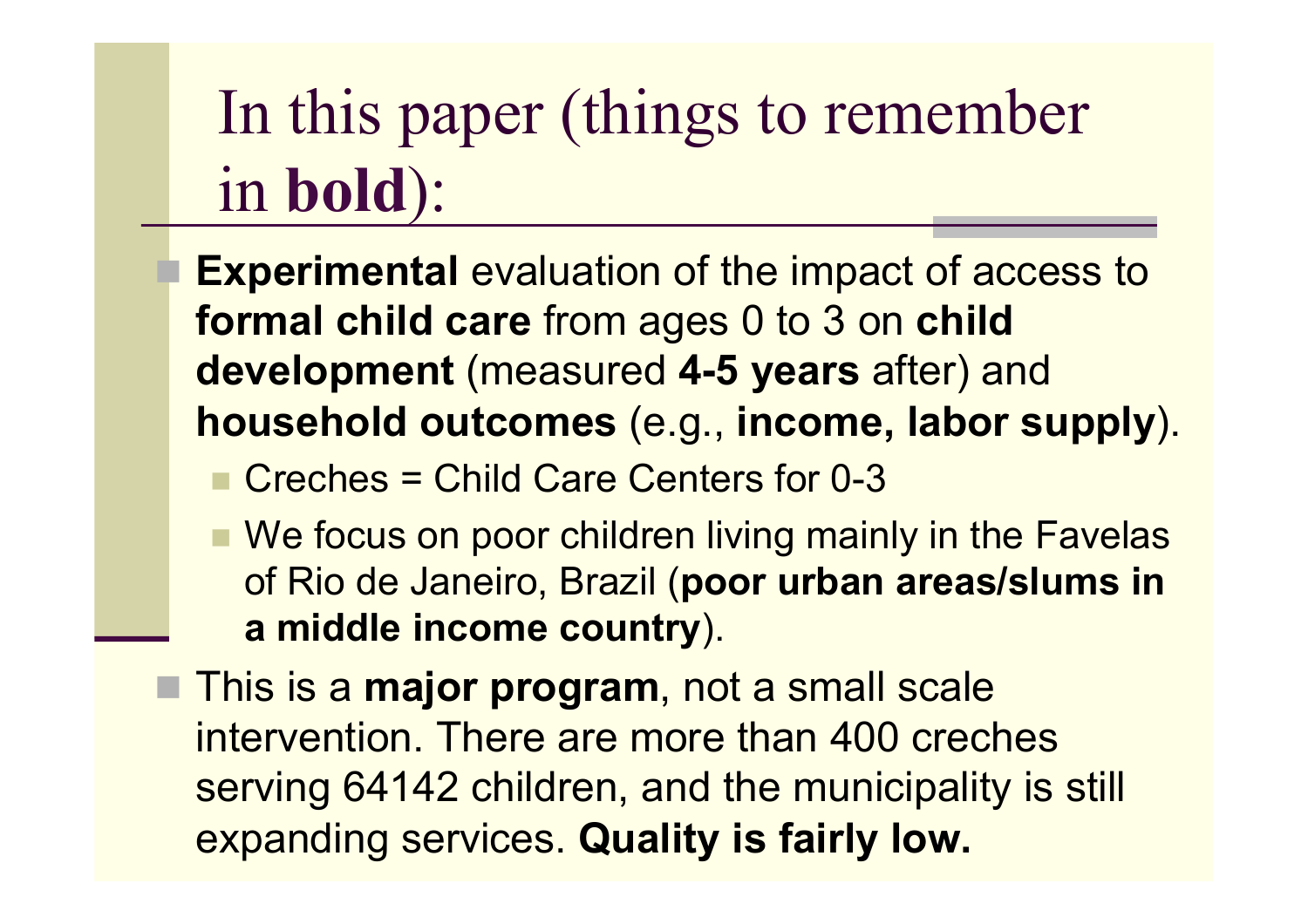### In this paper:

- There is excess demand for child care places so, from 2008-2011, these were allocated through a **lottery**. We use the 2008 lottery.
	- **n There were 10000 new slots in 2008 which** were allocated across 25000 applicants
	- Winning the lottery is a strong (but imperfect) predictor of Creche attendance
- We collect original and detailed data on child development and maternal/household outcomes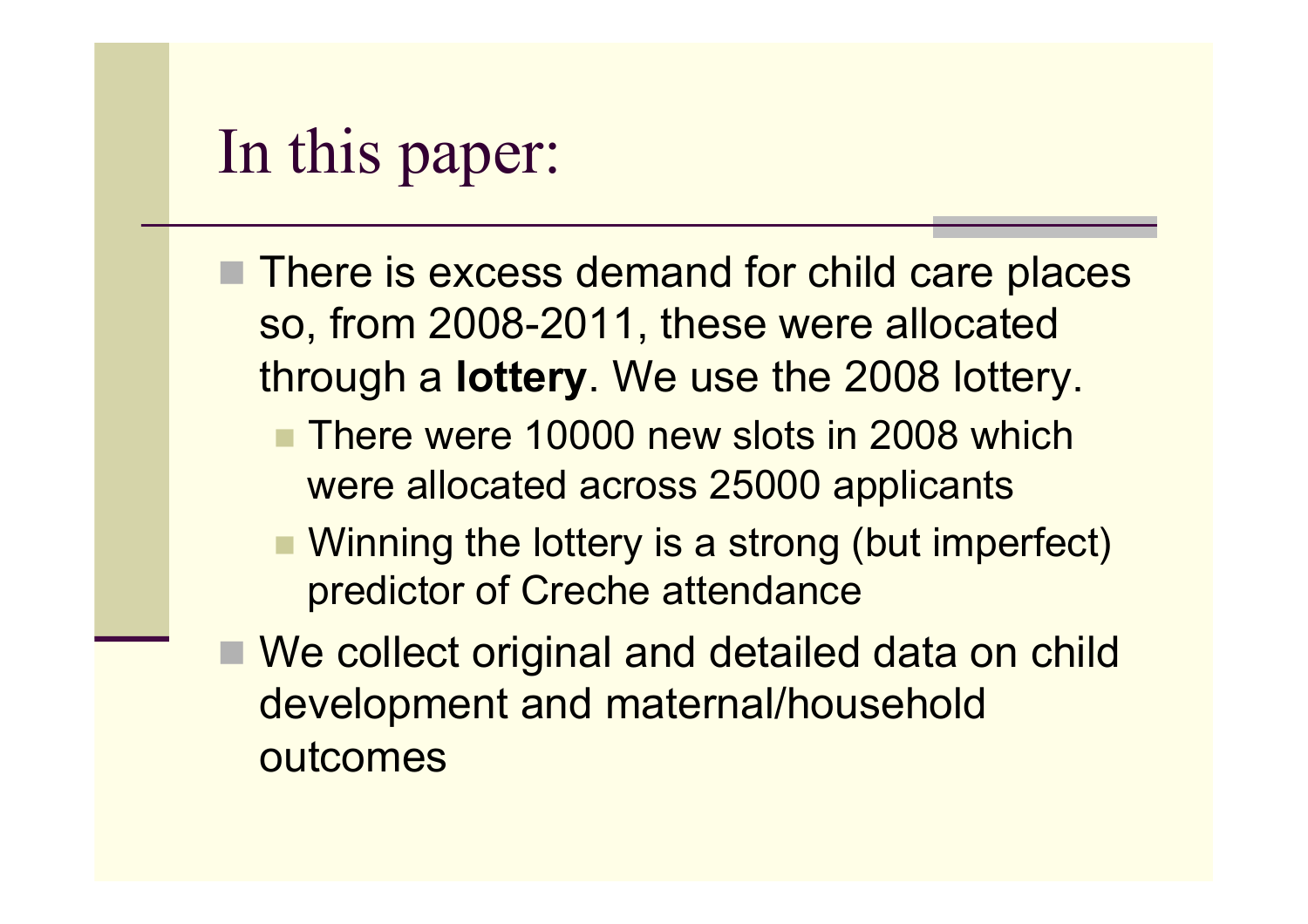### Pre-School Education in Brazil

- **Pre-school education is a responsibility of the** municipality. Available child care arrangements vary a lot across the country.
- Ages 0-3 (Creche) vs 4-5 (Pre-Escola):
	- $\blacksquare$  High 4-5 coverage ( $>60\%$ ), low 0-3 (<20%)
	- Especially low 0-3 coverage for poor (<10%), although this is not true anymore in Rio
	- The 2009 constitution made age 4 the mandatory school starting age in Brazil
	- **Recent increases in coverage of both age** groups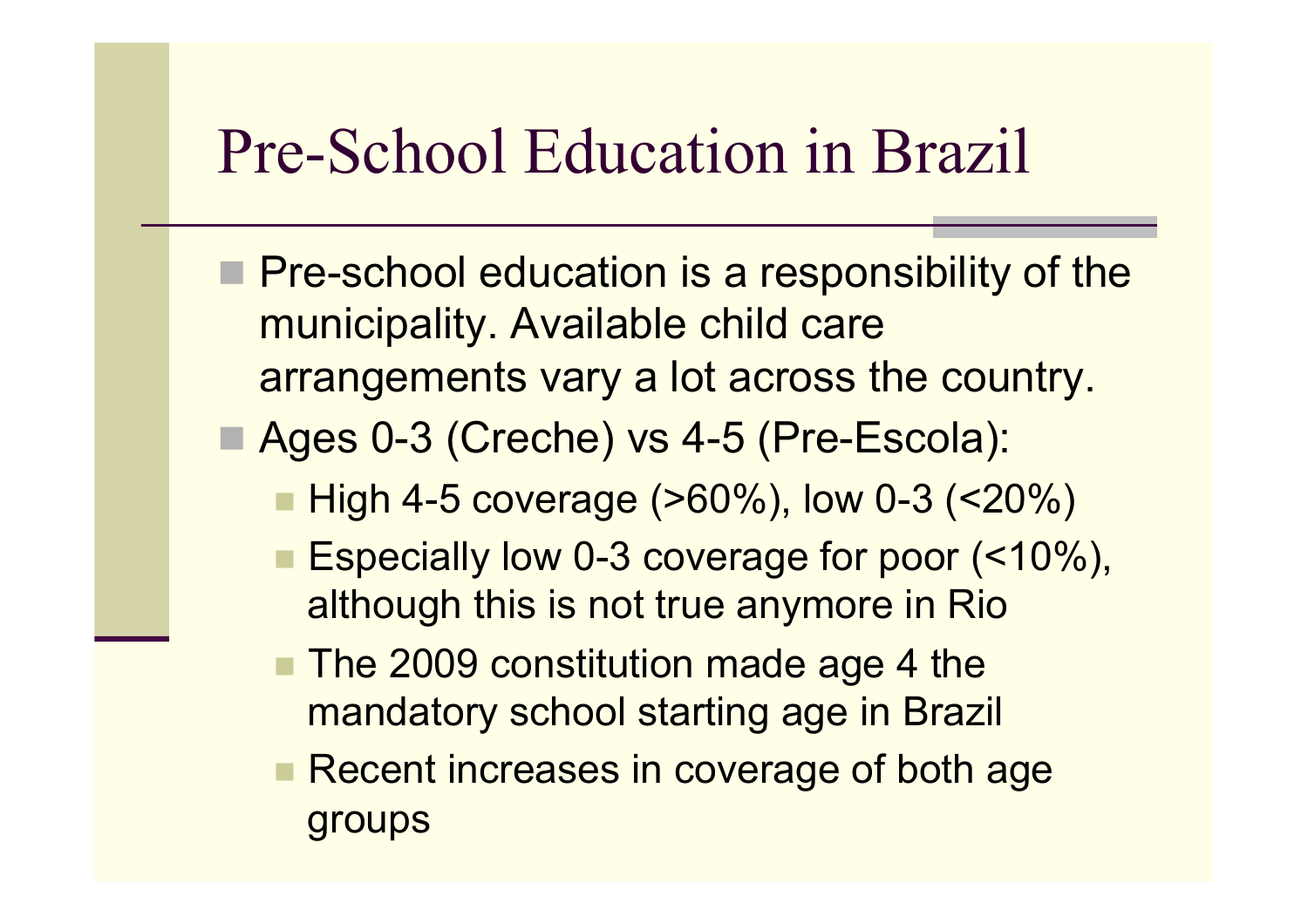#### What do Creches offer?

- Full day care for low income children aged 0 to 3 (making it possible for mothers to work)
- Integrated services: fulltime daycare, health services, food, provision of instructional toys and materials to children, parental involvement
- High teacher student ratios
	- The average for creches is 26 in Brazil
	- **n** Do not know ratio for Rio
		- But here are 2471 early childhood teachers serving 64142 children age 0-3 and 72431 aged 4-5…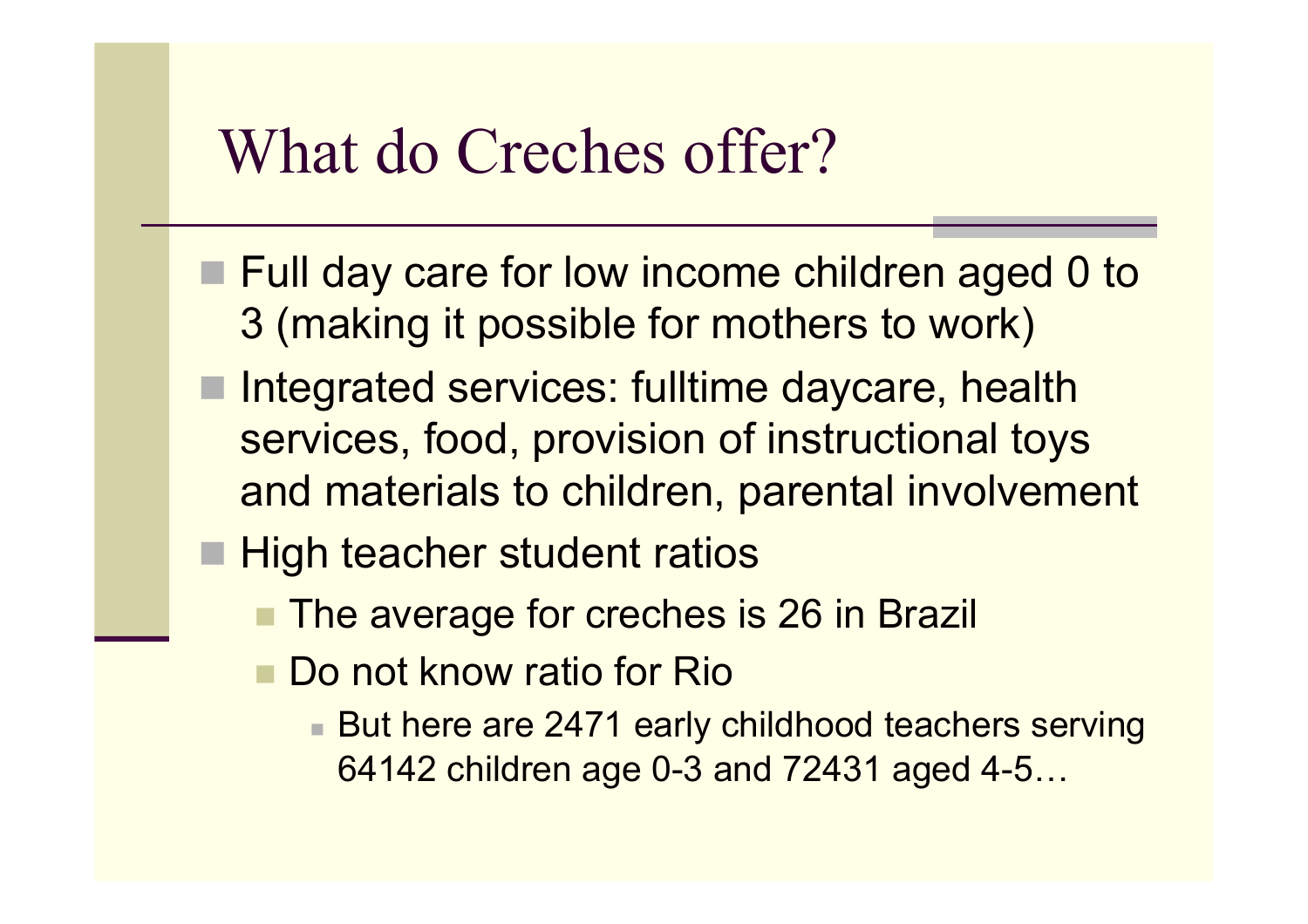# Quality is low when measured by international scales



Ex: There is no Early Head Start center in the EHS evaluation with a rating below Good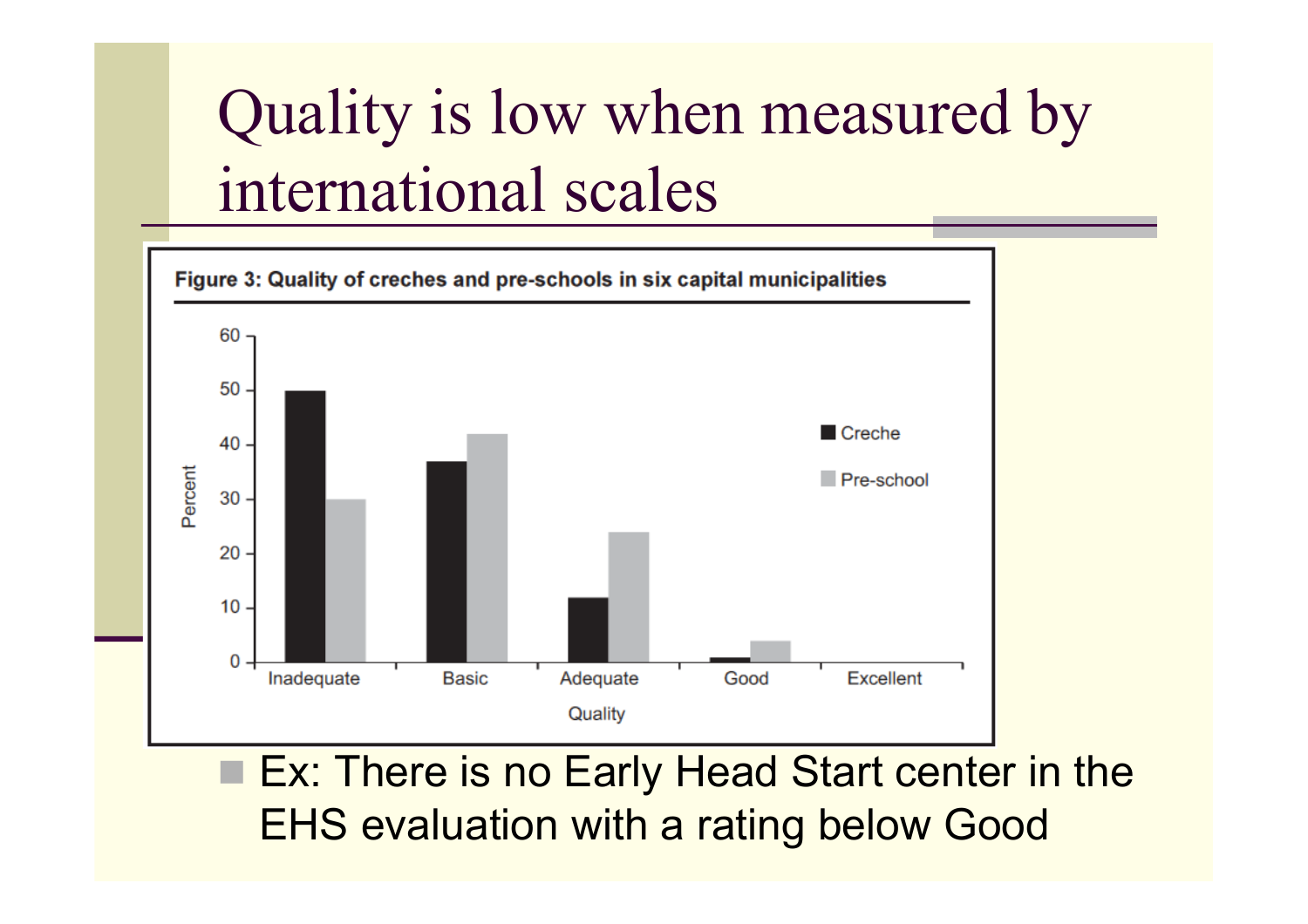### Lottery – 2007/2008

#### Two-day application window

- All applicants with special needs have priority access up to two per class. One or two children with special needs count as five vacancies.
- Each daycare center director could fill, during the application window, up to 10% of their vacancies or at least 4 slots using whatever subjective criteria they wish
	- Before the lottery was implemented they had discretion over all the slots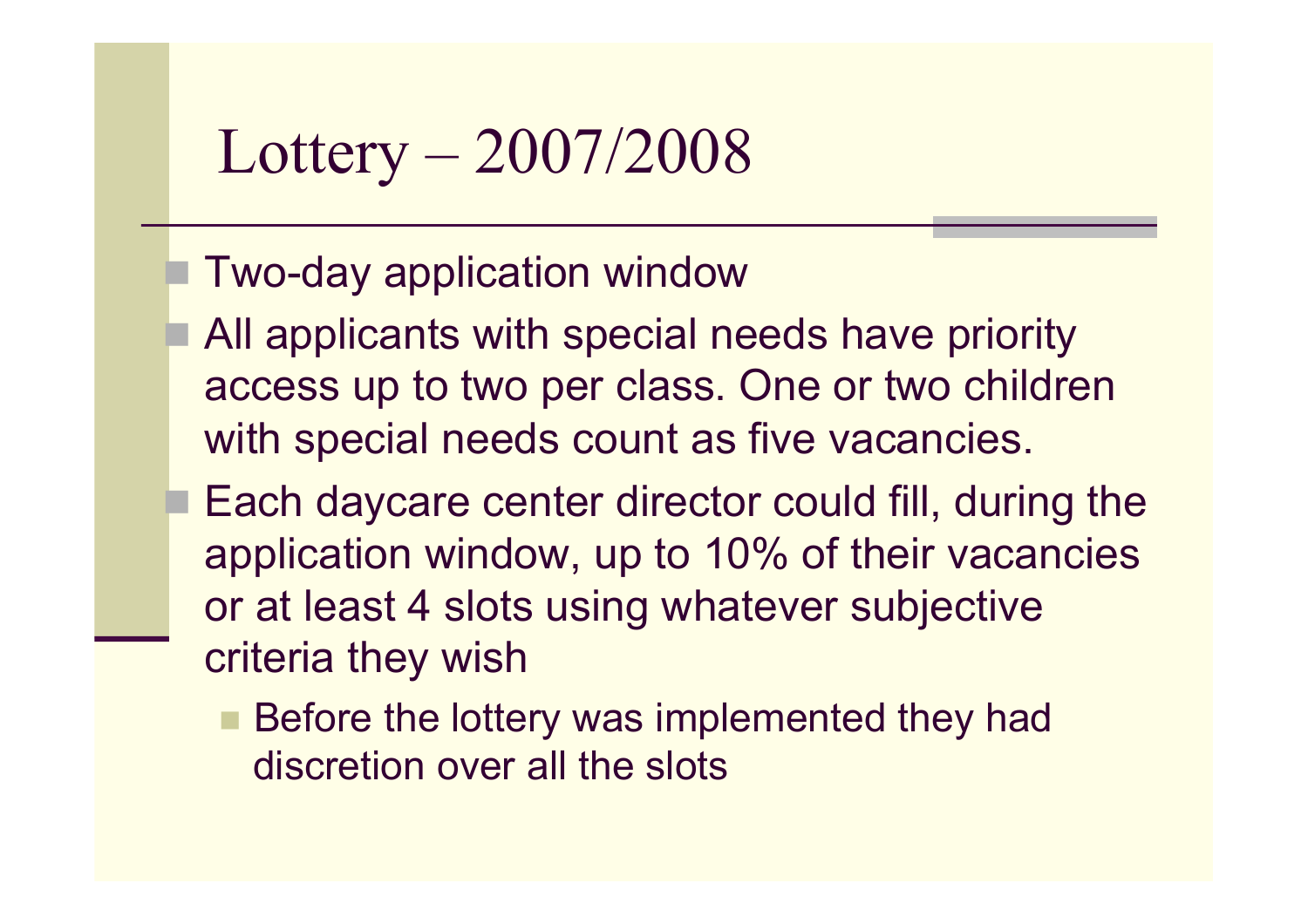### Lottery – 2007/2008

All remaining vacancies were randomly allocated among the applicants fulfilling at least one of the objective criteria established by the municipality:

- $\bullet$  Mother need the daycare center services to work
- **Total family income below 2 minimum wages**
- Any member of the family has a chronic disease
- $\triangle$  Any member of the family has a alcohol problem or is a drug user
- $\bullet$  Children in families with episodes of domestic violence

 $\triangle$  Any member of the family is in trouble with the Law.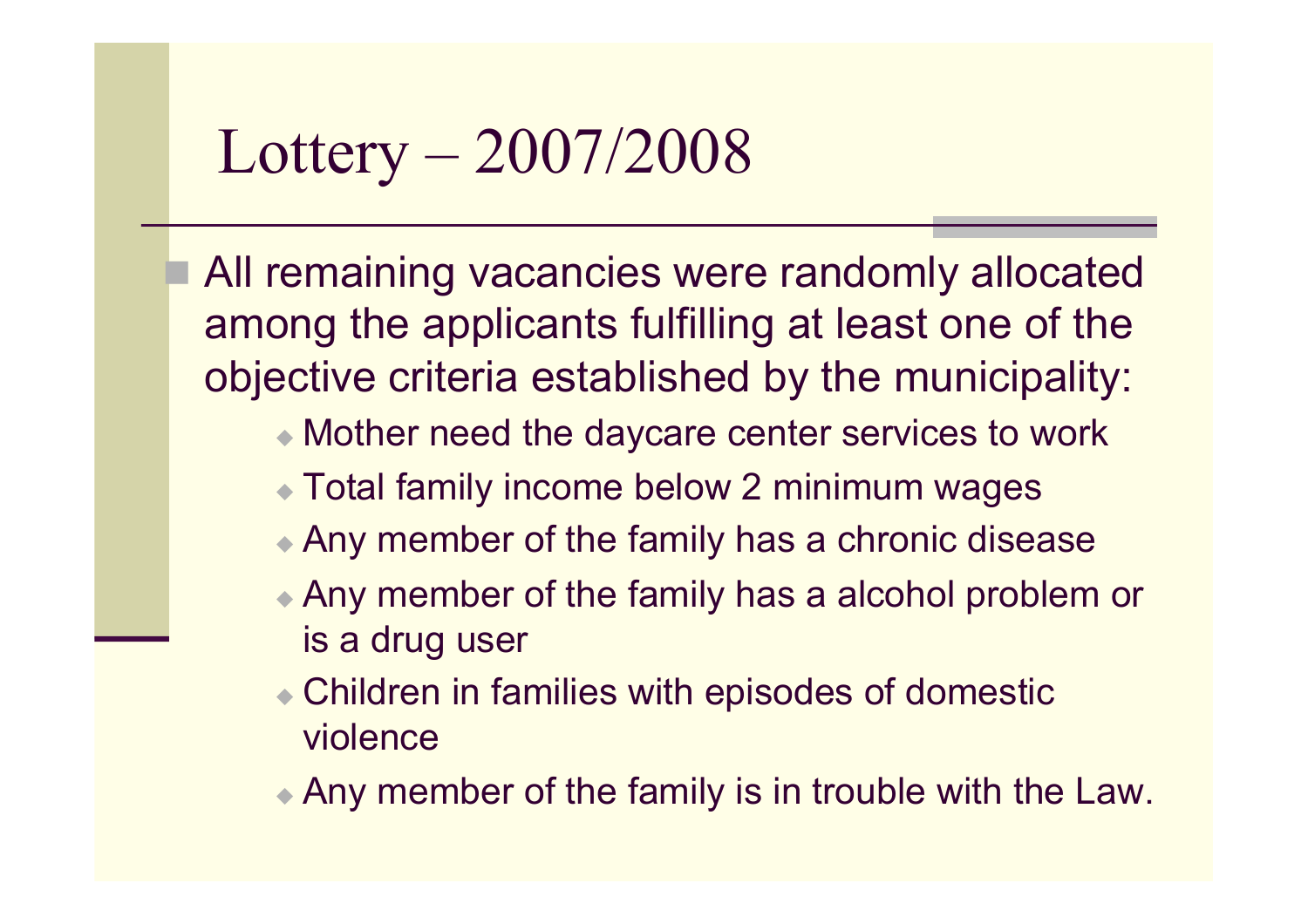#### Lottery – 2007/2008

- 11640 new slots in Creches divided across 4 age groups: 0-1, 1-2, 2-3, 3-4
	- **Roughly 1600 reserved for children with** special needs, and for directors' discretion
	- Remaining 10000 allocated through lottery
- 25000 applicants
	- 24000 eligible (meet vulnerability criteria)
- Each applicant applies for a slot in a creche age group combination
	- $\blacksquare$  The lottery is creche age group specific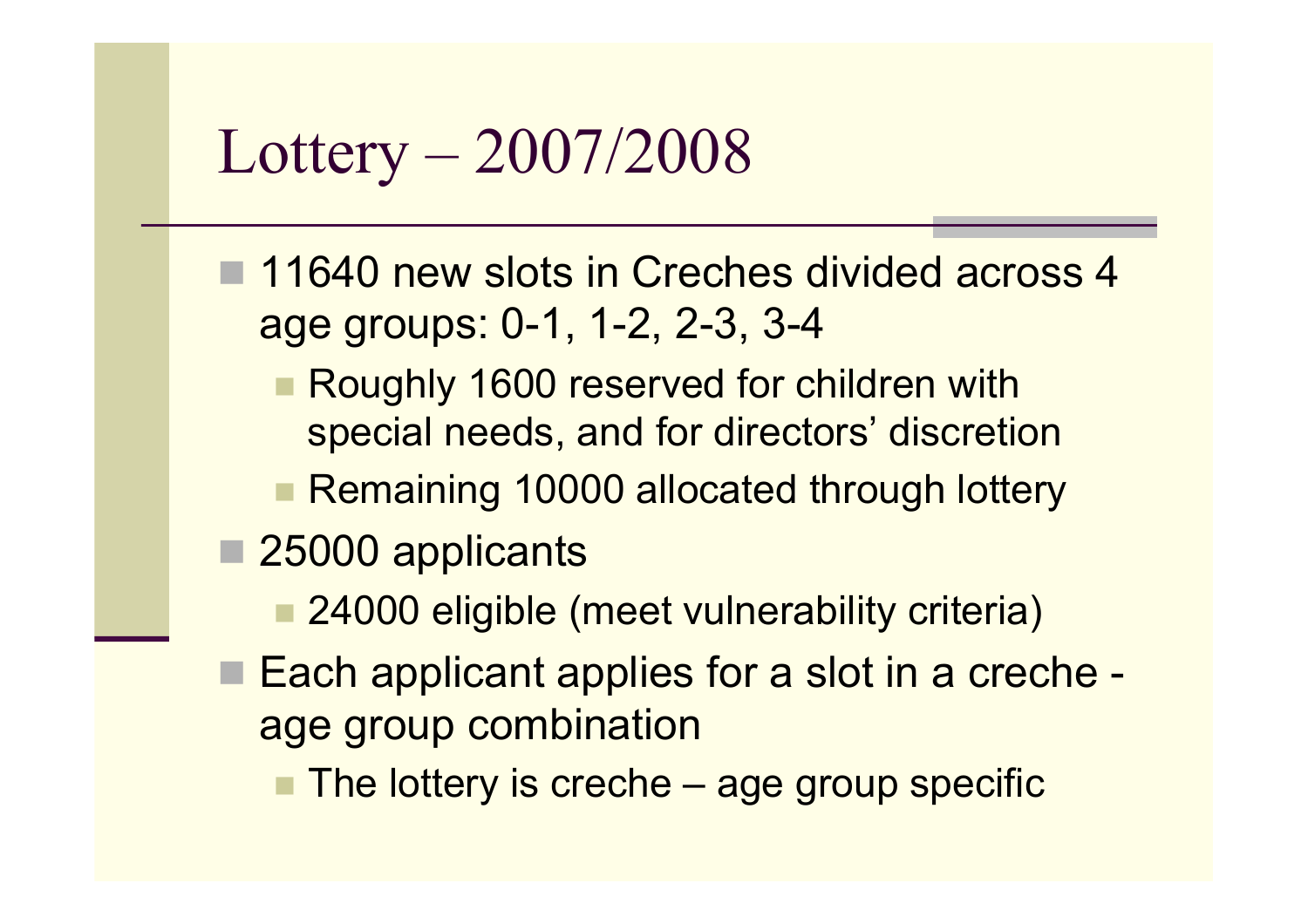#### Data

- Short questionnaire collected in mid-2008 covering contact information, maternal labor supply, and maternal depression (N=3777)
- **Large scale survey collected in second half of** 2012, 4-5 years after initial enrolment (N=1462 – more coming) – talk will focus on this dataset
	- Each household visited by 2 enumerators
	- One was a student of psychology, administering developmental assessments to children
	- The other one would conduct a household survey with a single household respondent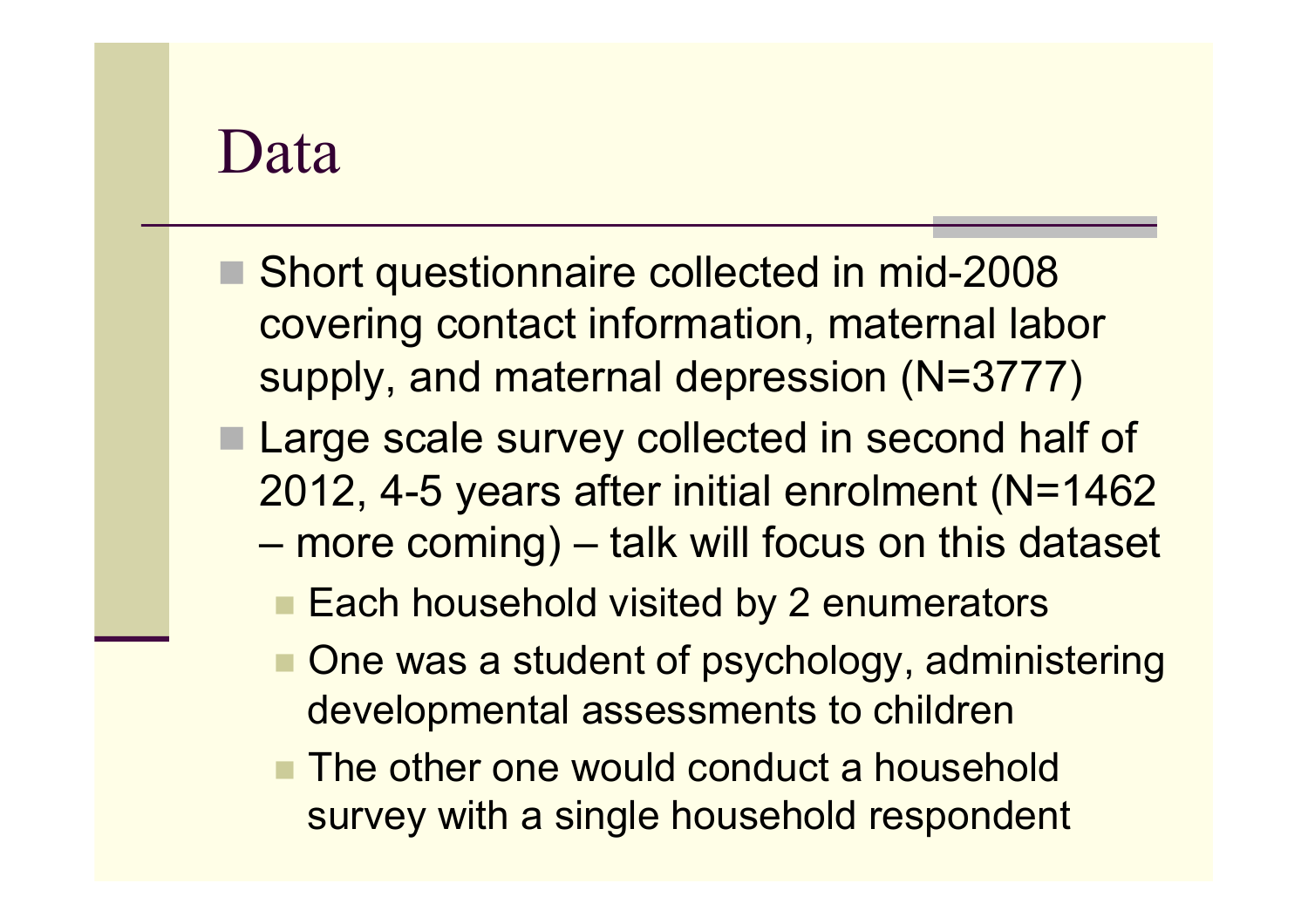### Household Survey

- Demographics
- **Labor Income and Labor Supply**
- Time use (for child "guardian" figure)
- Basic expenditure (e.g., food)
- Basic assets and durables
- Child care history
- **HOME environments**
- Maternal depression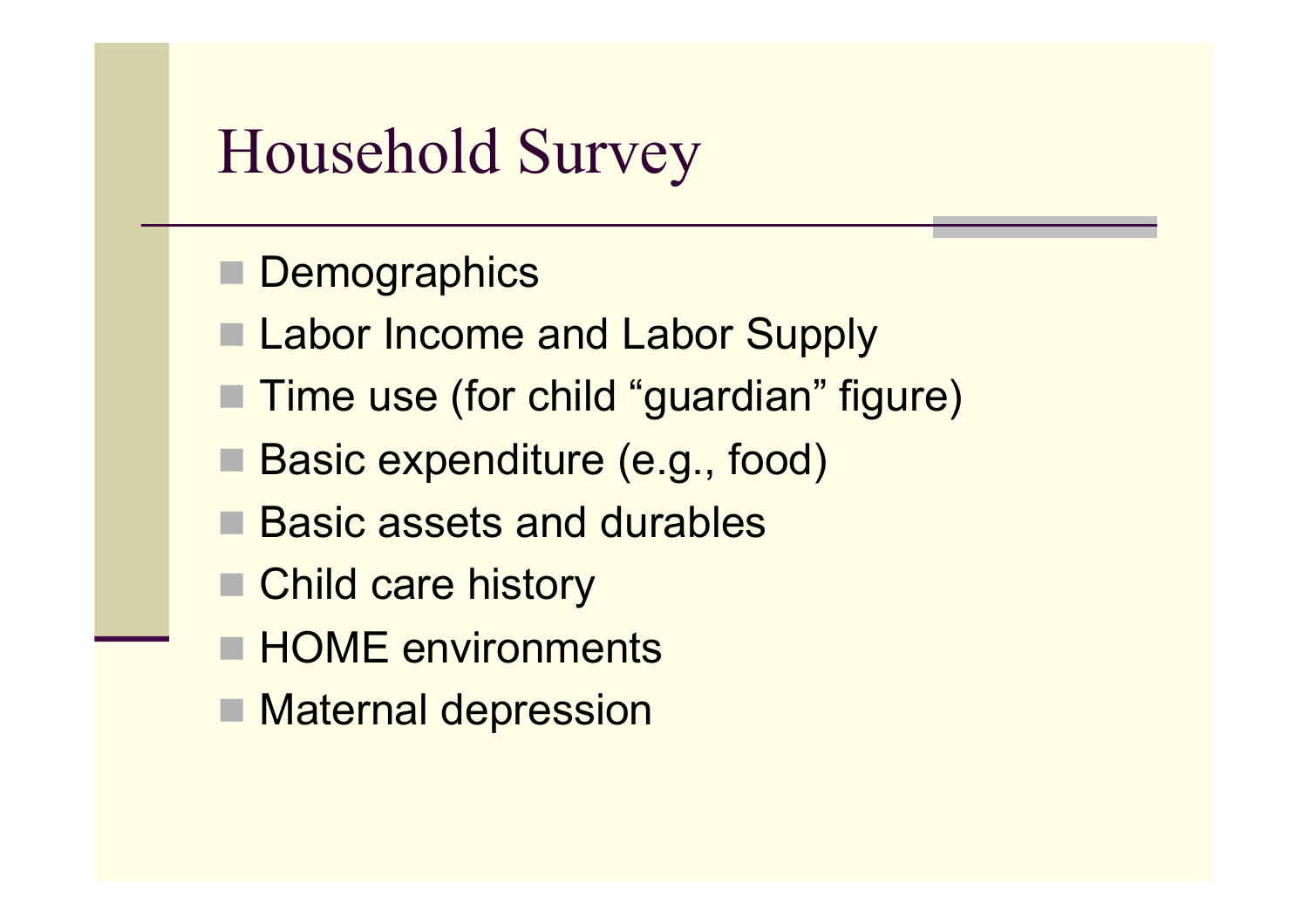#### Child Assessments

- Directly administered to children
	- **n PPVT Verbal Reasoning**
	- **N** Woodcock-Johnson Memory for Names and Visual Integration – Memory, Visual-Spatial
	- Executive Function (Inhibitory Control) Pencil Tapping, Stroop, HTKS
- Maternal report
	- CBQ (child behavior), ASQ (several dimensions of development)
- Also administer PPVT to mothers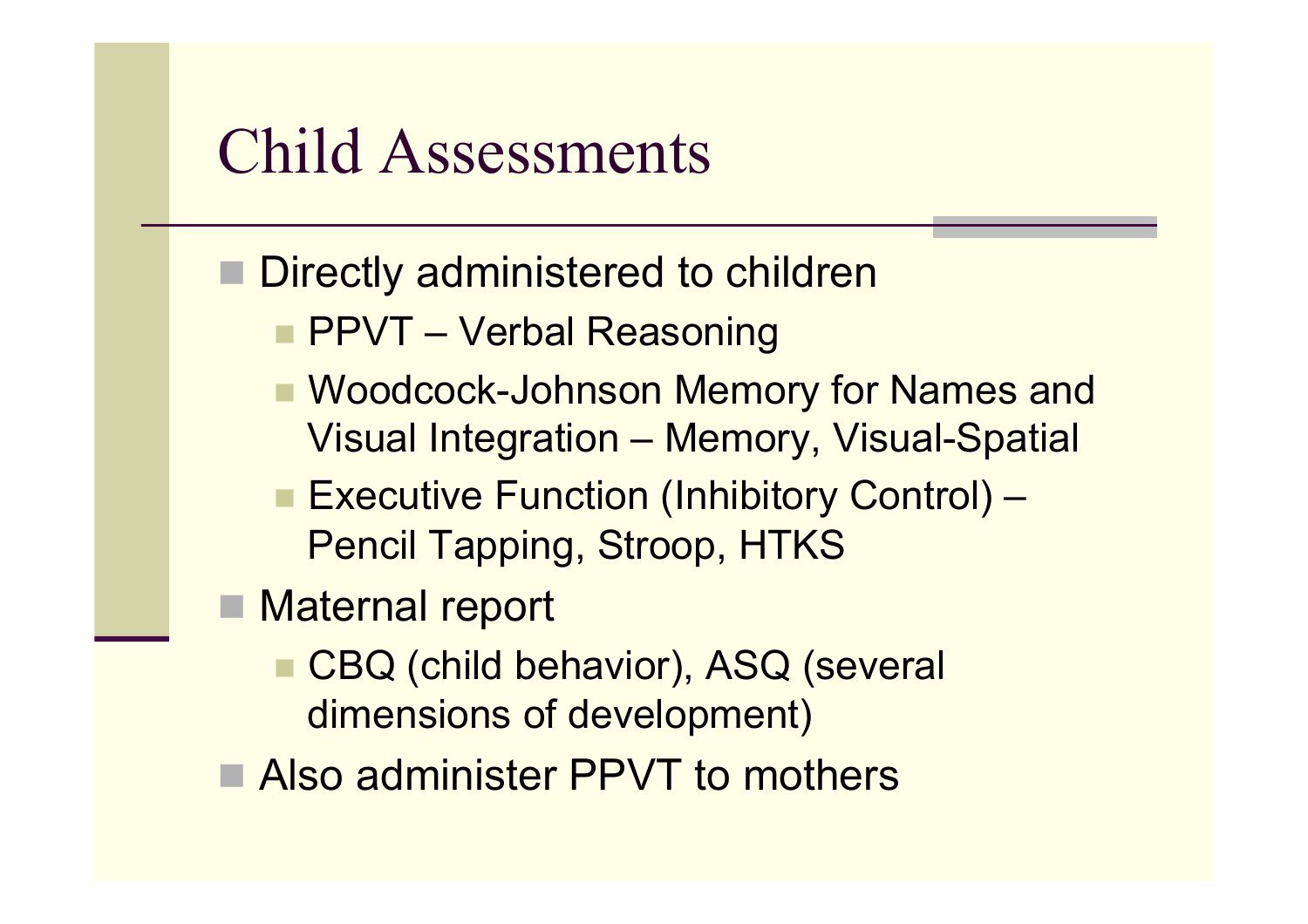### Child Assessments

| Measurement                                                                            | Age Range       |
|----------------------------------------------------------------------------------------|-----------------|
| 1. Executive Function                                                                  |                 |
| 1.1. Pencil Tapping                                                                    | 36-71 Months    |
| 1.2. Stroop                                                                            | 36-71 Months    |
| 1.3. Head Toes Knees Shoulder                                                          | 72-96 Months    |
| 2. Peabody Picture Vocabulary Test                                                     | <b>All Ages</b> |
| 3. Ages and Stages Questionnaire - Third Edition<br><b>-</b> 4. Woodcock-Johnson-Munoz | 51-66 Months    |
| 4.1. Visual Integration                                                                | <b>All Ages</b> |
| 4.2 Memory for Names                                                                   | <b>All Ages</b> |
| 5. Child Behavior Questionnaire                                                        | <b>All Ages</b> |
| 6. Height                                                                              | <b>All Ages</b> |
| 7. Weight                                                                              | All Ages        |
|                                                                                        |                 |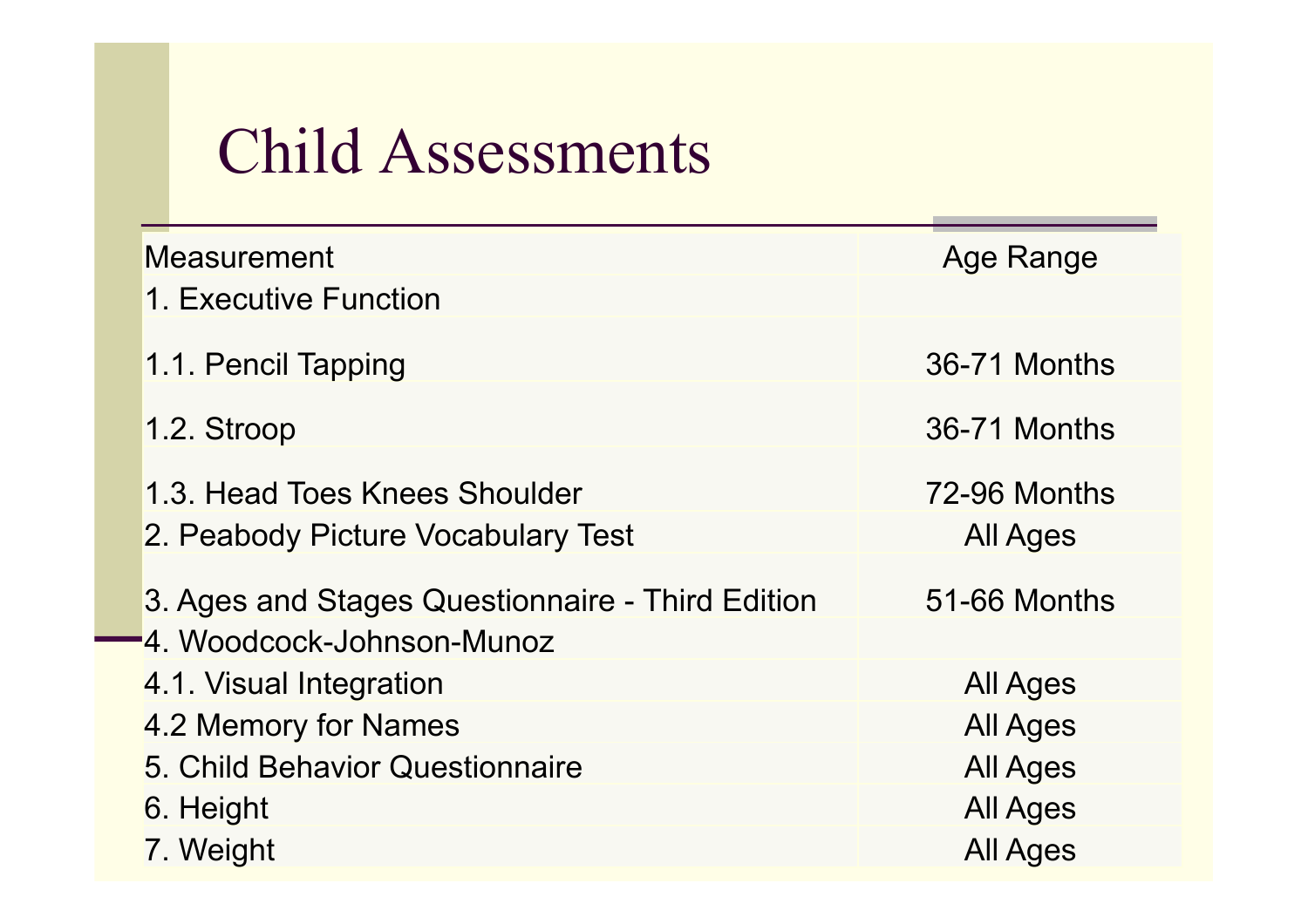# Descriptives – 2012 (USD\$1=R\$2.15)

| <b>Variable - Mother</b>      |           | Variable - Household    |          |
|-------------------------------|-----------|-------------------------|----------|
| % Basic Education or Less     | 0.6028    | <b>Household Size</b>   | 4.6726   |
|                               | (0.4895)  |                         | (1.7129) |
| % Employed                    | 0.6818    | Monthly Income (Wages)  | 1138.87  |
|                               | (0.4659)  |                         | (955.95) |
| <b>Hours Worked Last Week</b> | 26.0362   | <b>Food Expenditure</b> | 459.48   |
|                               | (22.3346) |                         | (234.47) |
| <b>Monthly Wage Income</b>    | 456.11    | % with Bank Account     | 0.5677   |
|                               | (458.89)  |                         | (0.4955) |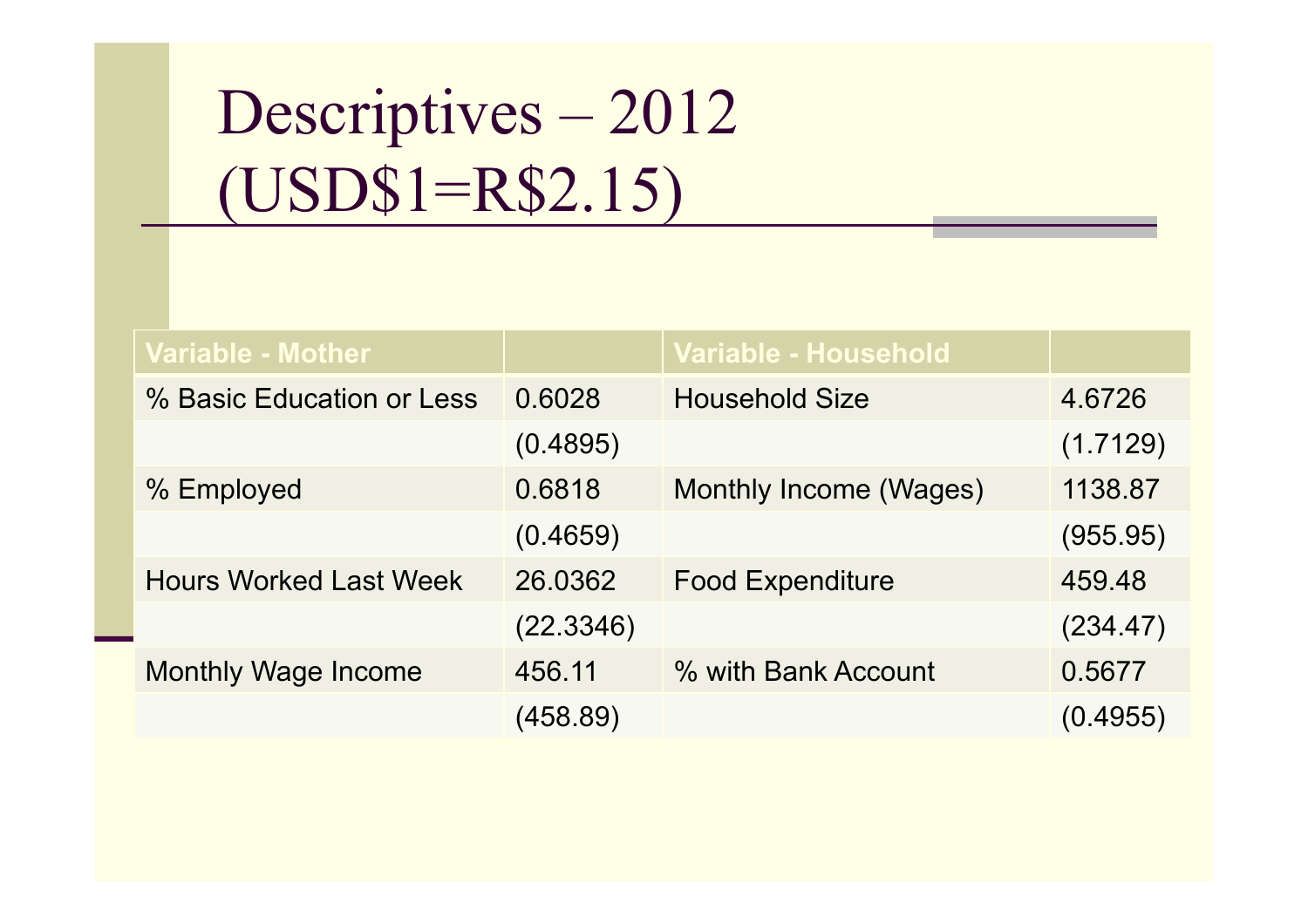# Balance: differences between lottery winners and losers

| <b>Variable</b>              | Diff. W-L | <b>Variable</b>          | Diff. W-L  |
|------------------------------|-----------|--------------------------|------------|
| <b>Male Child</b>            | 0.0035    | <b>Planned Pregnancy</b> | 0.0170     |
|                              | (0.0262)  |                          | (0.0285)   |
| <b>White Child</b>           | 0.0032    | <b>First Child</b>       | $-0.0170$  |
|                              | (0.0254)  |                          | (0.0265)   |
| <b>Black Child</b>           | 0.0228    | <b>Pre-Natal Checks</b>  | $-0.0024$  |
|                              | (0.0219)  |                          | (0.0106)   |
| <b>Mixed Race Child</b>      | $-0.0341$ | Pre-Term                 | $0.0400**$ |
|                              | (0.0271)  |                          | (0.0187)   |
| Age of Child                 | $-0.0532$ | <b>Breastfed</b>         | 0.0238     |
|                              | (0.0328)  |                          | (0.0226)   |
| <b>Birth Weight of Child</b> | $-0.0015$ | <b>Maternal TVIP</b>     | 0.0429     |
|                              | (0.0358)  |                          | (0.0615)   |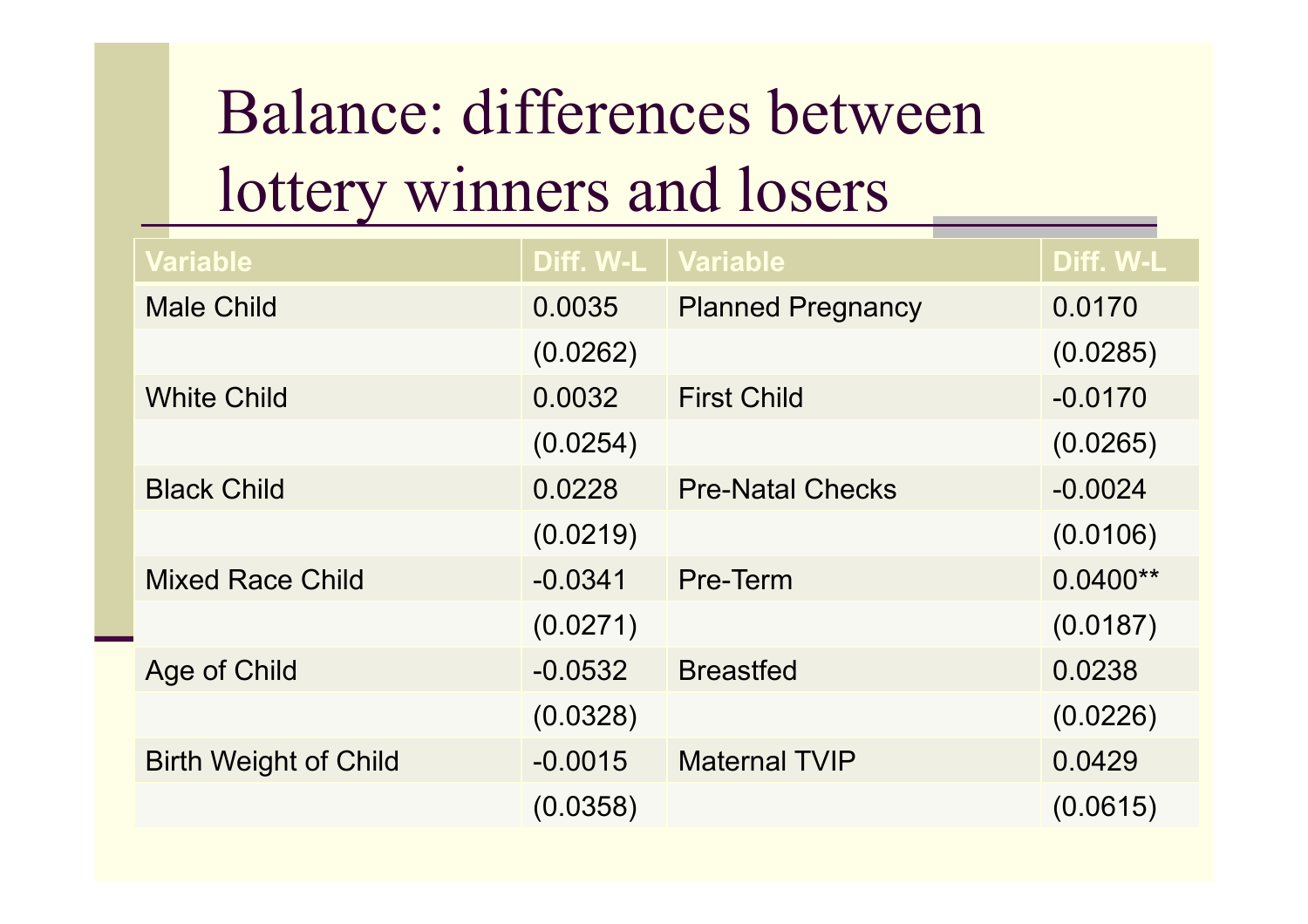#### Lottery Status and Creche Enrolment

- The 2007/2008 lottery only affects enrolment in 2008. Enrolling in subsequent years means facing a new and independent lottery.
- $\blacksquare$  We can estimate the impact of enrolling a child in a public day care center during 2008
- Compliance is imperfect lottery as IV
- **However, the subsequent schooling history of** each child could be also affected by the 2008 enrolment
	- $\blacksquare$  This could be a mechanism through which the lottery affects family and child outcomes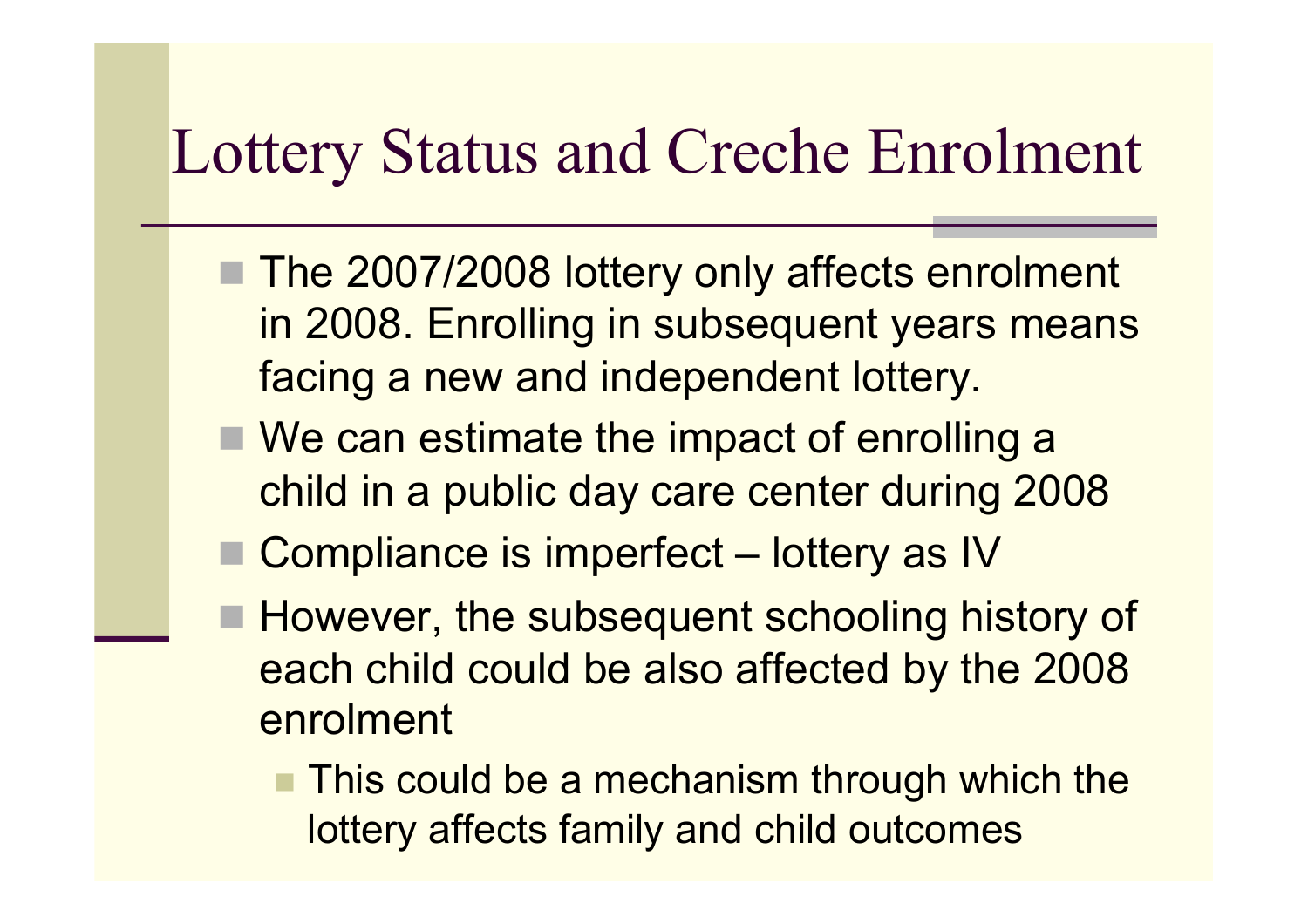# Lottery Status and Day Care Attendance

| <b>Variable</b>                        |      | <b>Losers</b> | <b>Winners</b> | <b>Difference</b> |
|----------------------------------------|------|---------------|----------------|-------------------|
| Creche in 2008 (reported in 2008)      | 1412 | 0.505         | 0.938          | $0.434***$        |
|                                        |      | (0.500)       | (0.241)        | (0.022)           |
| Creche in 2008 (reported in 2012)      | 1433 | 0.527         | 0.731          | $0.206***$        |
|                                        |      | (0.500)       | (0.444)        | (0.0303)          |
| Ever in Creche (reported in 2012)      | 1462 | 0.737         | 0.896          | $0.160***$        |
|                                        |      | (0.441)       | (0.305)        | (0.0251)          |
| Semesters in Creche (reported in 2012) | 1462 | 3.430         | 4.458          | $1.046***$        |
|                                        |      | (2.712)       | (2.434)        | (0.152)           |

Outside option: staying home with a carer

The mother is the carer in 80% of cases

■ Others: fathers, uncles, brothers, grandparents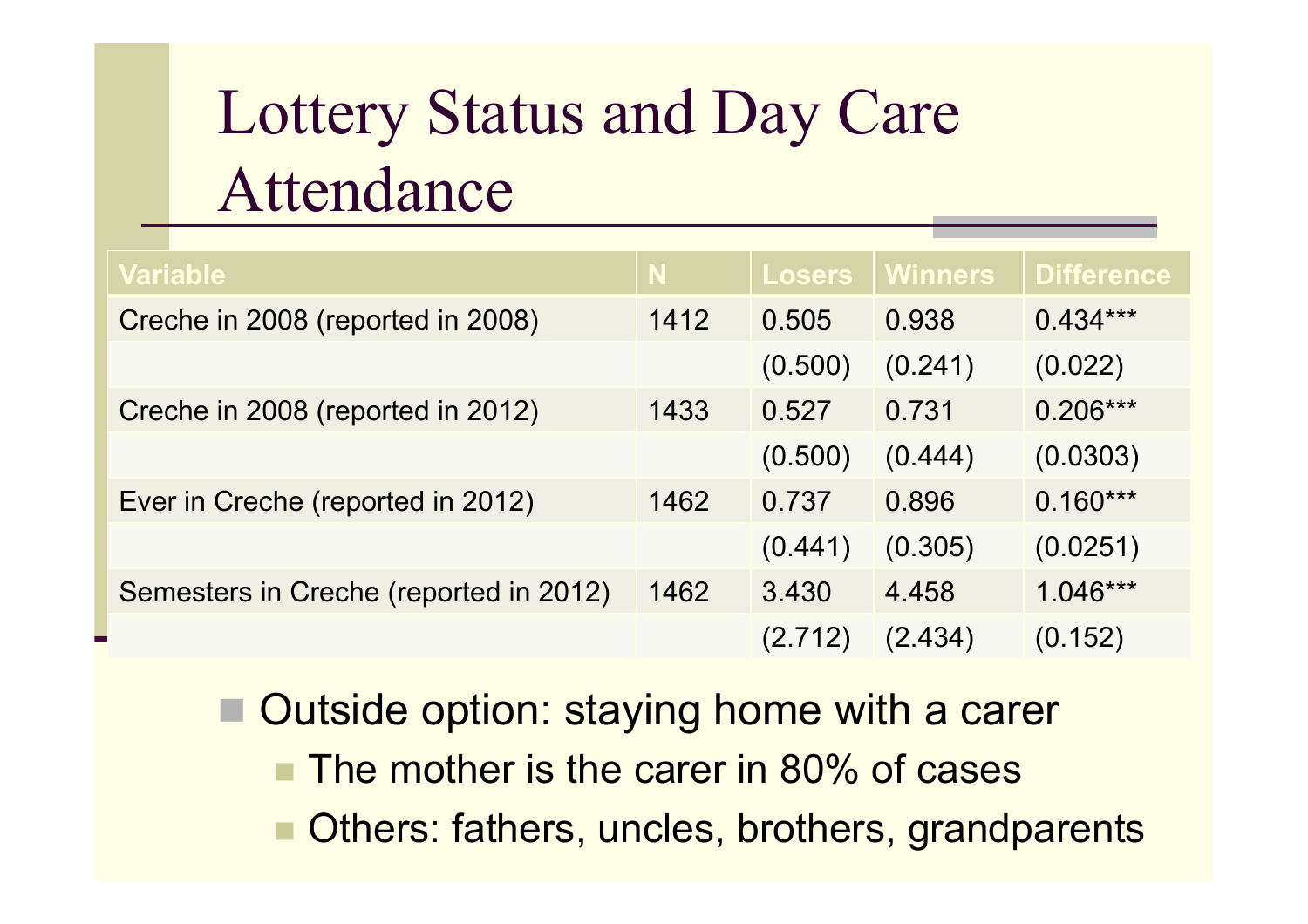# Lottery Status and History of Day Care Attendance (20%\*4Sem=0.8)

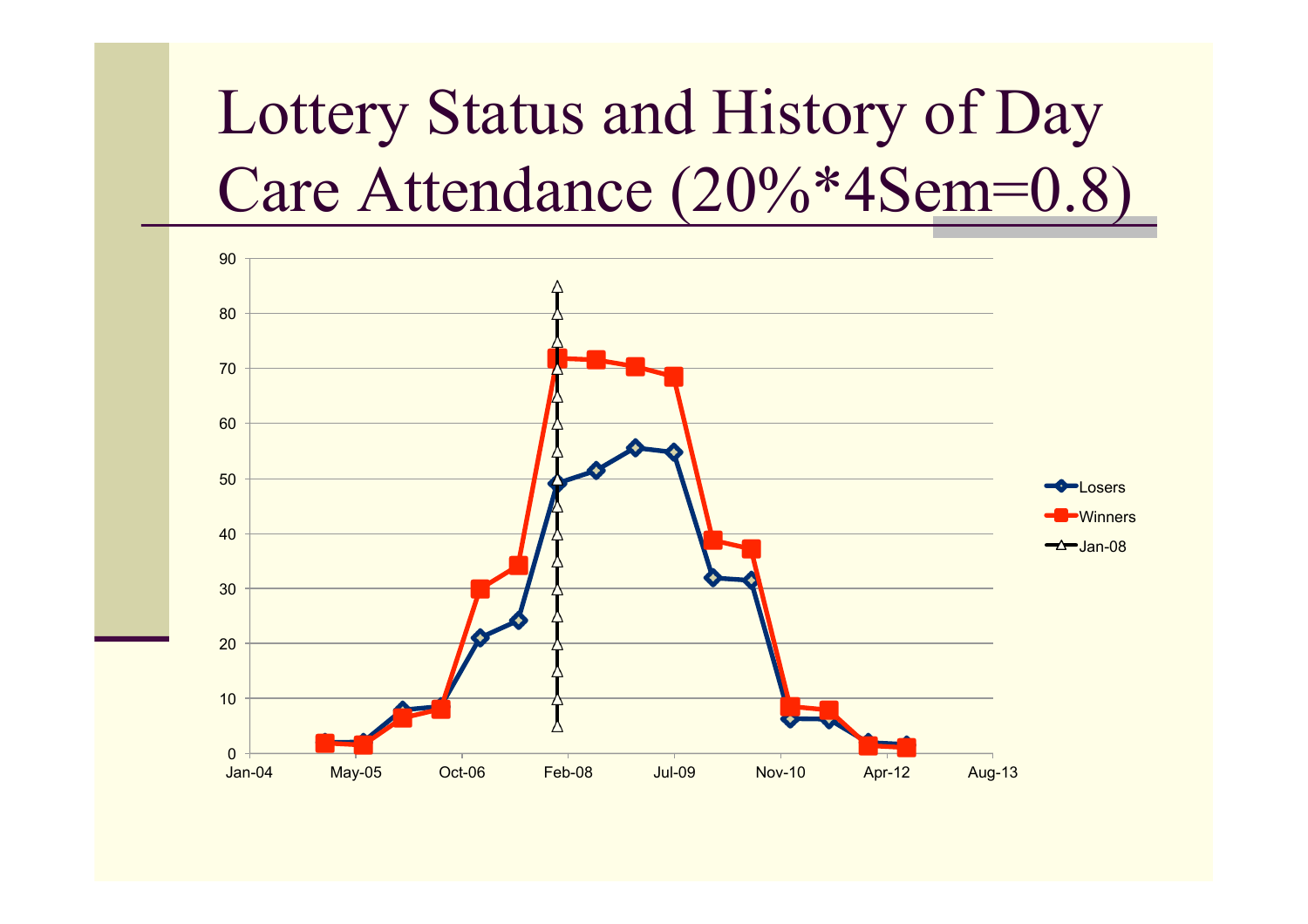# Lottery Status and History of Preschool Attendance

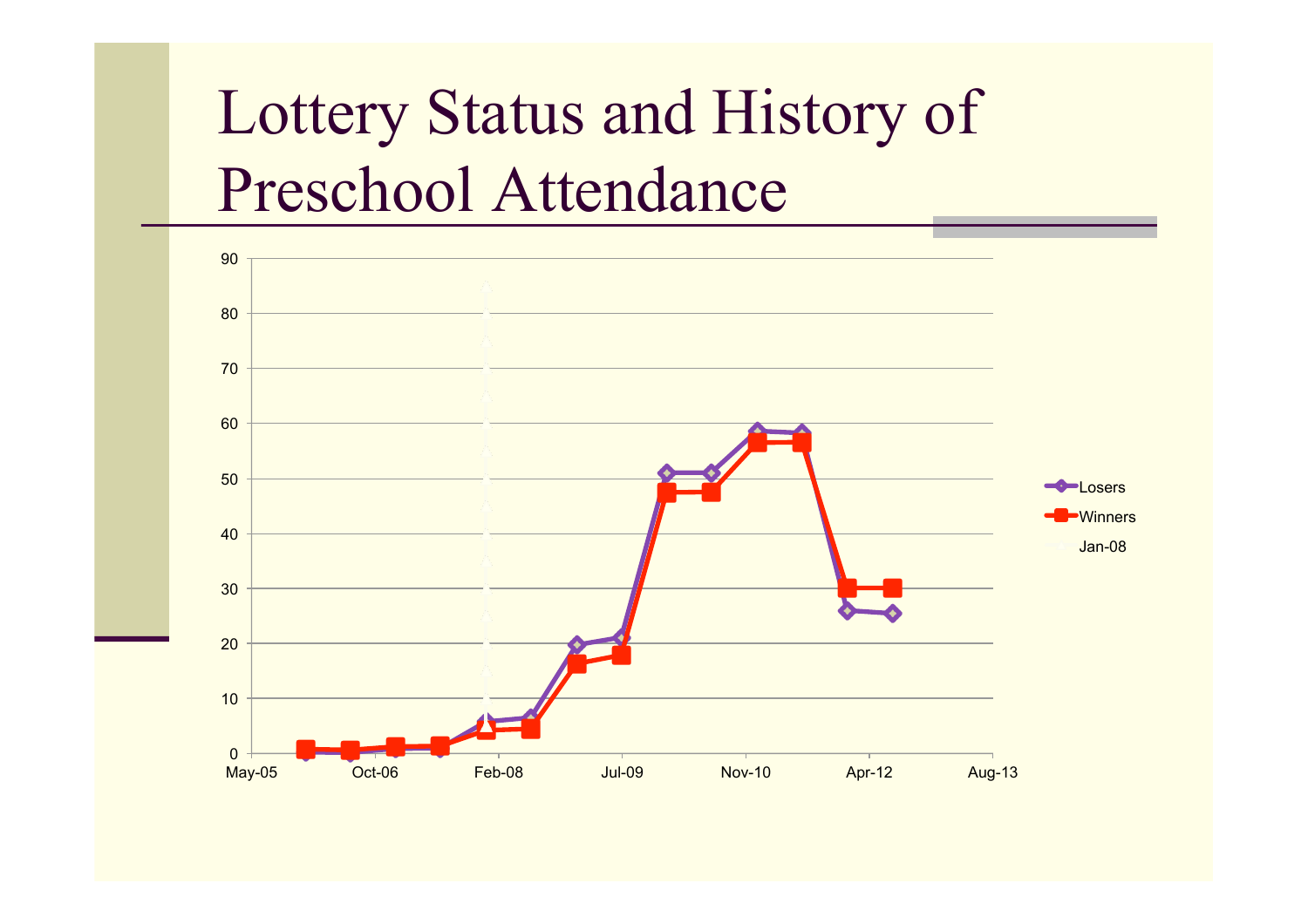### Results

- Household/Mother/Carer Outcomes
	- **Employment and Income**
	- Assets/Durables and Expenditure
	- **n Home Environments / Stimulation**
- Child Outcomes
	- **n** Direct Assessments
	- Maternal Reports
- Will not present IV results today
	- $\blacksquare$  ITT = Impact of 1 extra semester in creche
	- Control for creche-age group fixed effects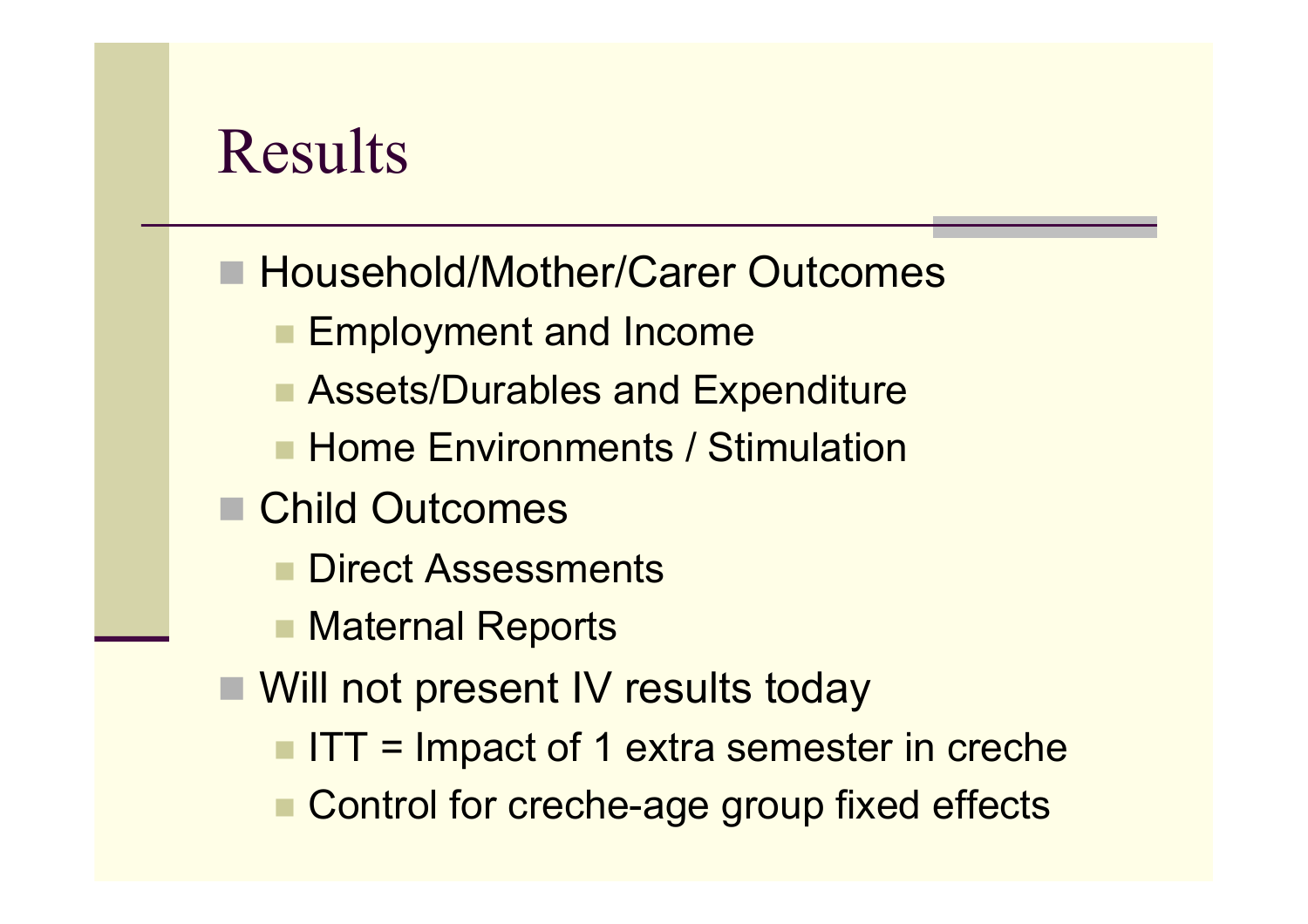### Household Income and Expenditure

| Variable                        | Loser   | Winner   | <b>Difference</b> |
|---------------------------------|---------|----------|-------------------|
| <b>MONTHLY INCOME</b>           | 1094.6  | 1180.8   | 94.35**           |
|                                 | (888.2) | (1014.8) | (39.39)           |
| % ADULTS WORKING                | 0.697   | 0.709    | 0.0116            |
|                                 | (0.313) | (0.313)  | (0.0164)          |
| <b>MONTHLY FOOD EXPENDITURE</b> | 448.0   | 470.3    | 22.07*            |
|                                 | (225.7) | (242.1)  | (13.25)           |
| % BANK ACCOUNT                  | 0.534   | 0.599    | $0.0626**$        |
|                                 | (0.499) | (0.490)  | (0.0280)          |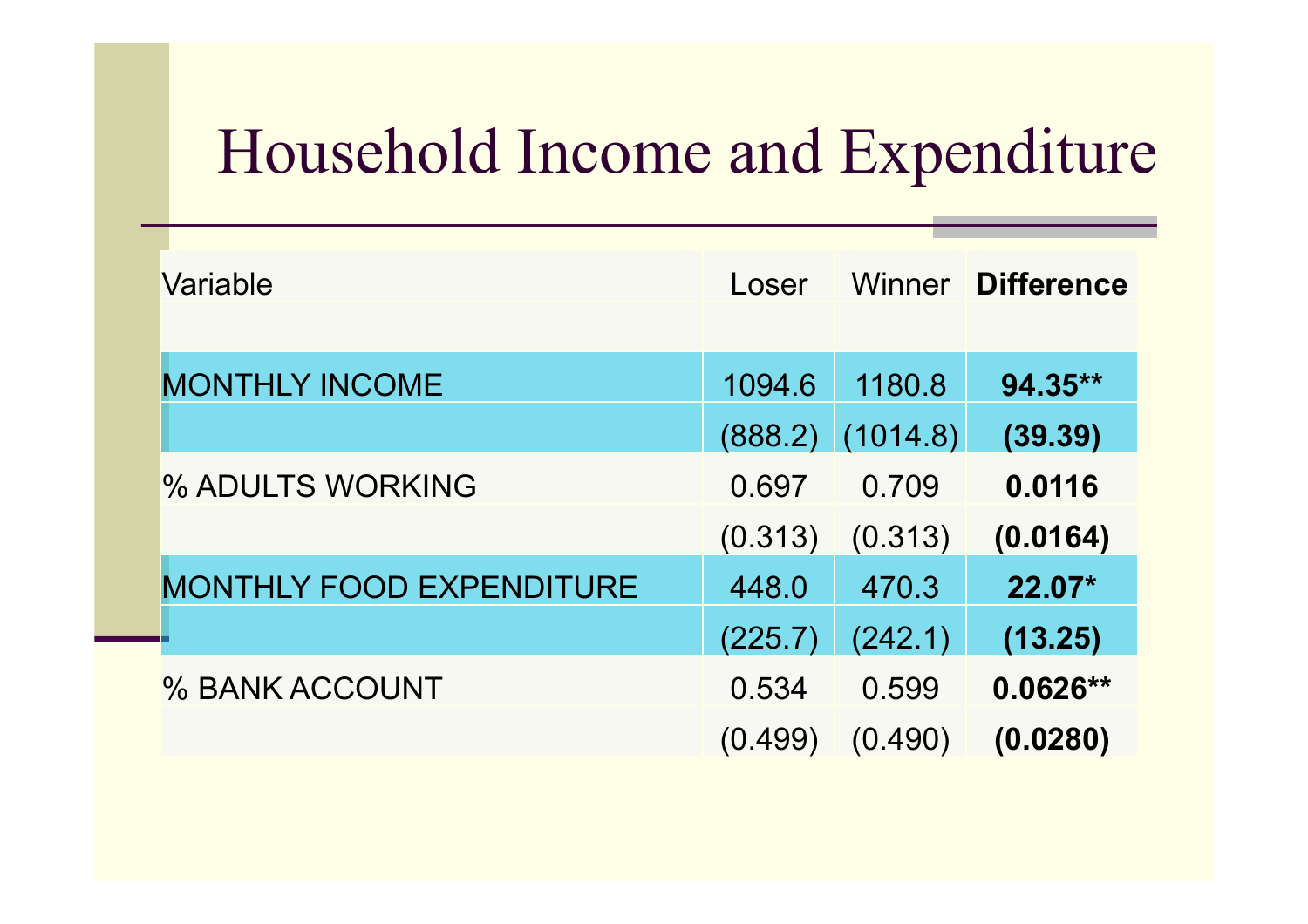Employment and Income of Carer (with creche – age group f.e.)

| Variable                      | Loser   |                     | <b>Winner Difference Diff. 2008</b> |                      |
|-------------------------------|---------|---------------------|-------------------------------------|----------------------|
|                               |         |                     |                                     | (Barros et al, 2008) |
| <b>CURRENTLY EMPLOYED</b>     | 0.572   | 0.622               | $0.0424*$                           | $0.042**$            |
|                               | (0.495) | (0.485)             | (0.0256)                            | (0.016)              |
| <b>HOURS WORKED LAST WEEK</b> | 20.02   | 22.59               | $2.375**$                           |                      |
|                               |         | $(21.54)$ $(22.23)$ | (1.112)                             |                      |
| <b>MONTHLY INCOME</b>         | 363.5   | 410.2               | 44.48*                              | $39.6**$             |
|                               | (434.7) | (480.1)             | (25.10)                             | (15.4)               |
| <b>PAYS SOCIAL SECURITY</b>   | 0.331   | 0.358               | 0.0161                              |                      |
|                               | (0.471) | (0.480)             | (0.0260)                            |                      |

 $\blacksquare$  Who are the carers? Mothers (81%), Fathers (5%), Sisters (2%), Grandmothers (9%), Others (3%)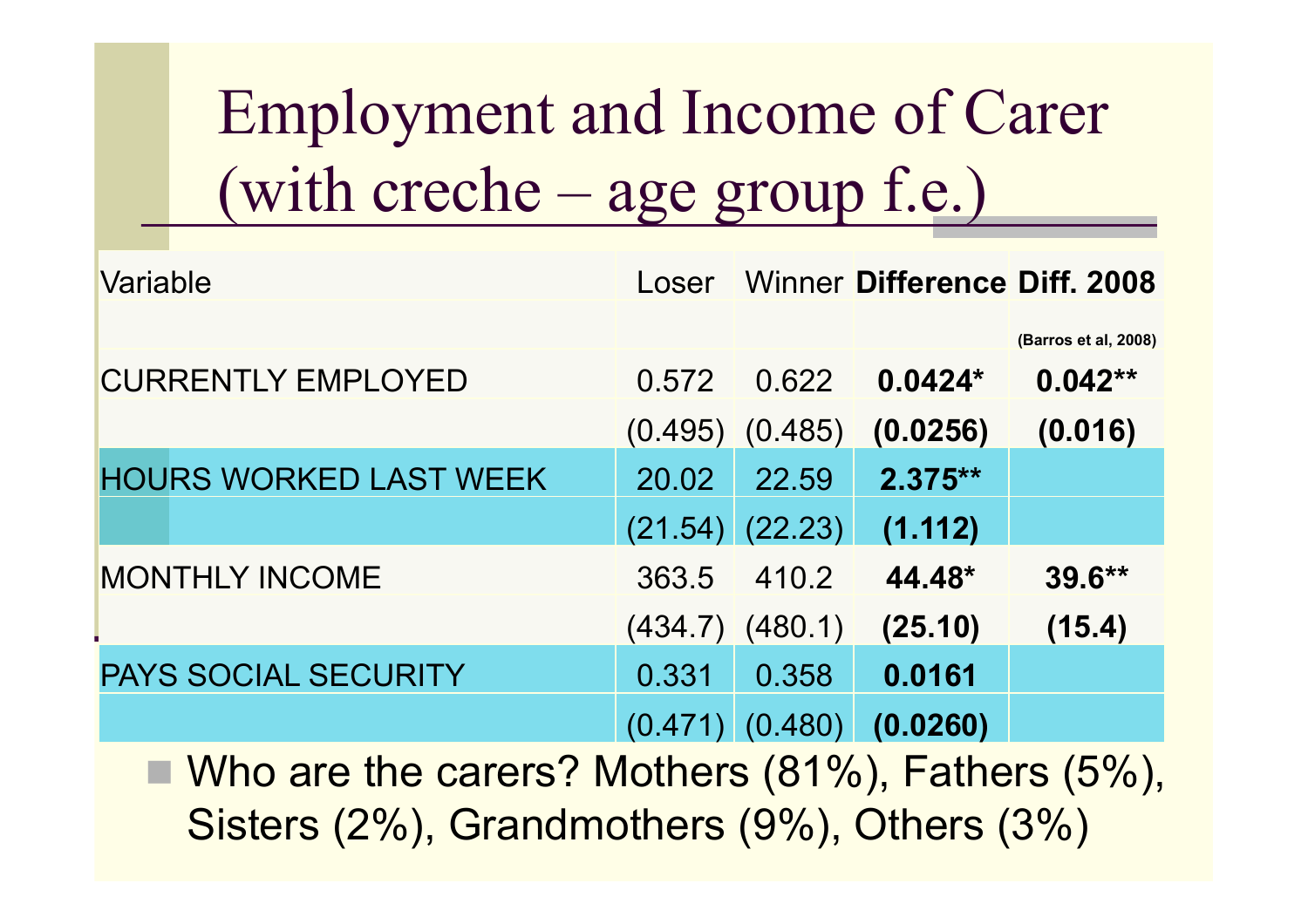# Impacts on Employment and Income of Different Household Members

| <b>Variable</b>             |           | <b>PARENT SIBLING UNCLE</b> |                       | <b>GRAND-</b>      | <b>OTHER</b> |
|-----------------------------|-----------|-----------------------------|-----------------------|--------------------|--------------|
|                             |           |                             |                       | <b>PARENT</b>      |              |
| <b>CURRENTLY EMPLOYED</b>   | 0.0068    | $0.0411*$                   |                       | $-0.0536$ 0.191*** | $-0.0637$    |
|                             | (0.0174)  | (0.0245)                    | (0.0779)              | (0.0679)           | (0.0807)     |
| <b>HOURS WORKED LAST WK</b> | 0.744     | 1.101                       | 2.458                 | $10.18***$         | $-2.518$     |
|                             | (0.933)   | (1.052)                     | (4.014)               | (3.375)            | (4.064)      |
| <b>MONTHLY INCOME</b>       | 27.12     | 8.295                       | 13.71                 | $174.2**$          | $-30.71$     |
|                             | (20.89)   | (12.49)                     | (73.26)               | (75.66)            | (92.94)      |
| <b>PAYS SOCIAL SECURITY</b> | $-0.0087$ | 0.0222                      | $-0.0129$             | $0.237***$         | $-0.0638$    |
|                             | (0.0225)  |                             | $(0.0160)$ $(0.0696)$ | (0.0616)           | (0.0880)     |

43% of grandparents are between 45 and 55; the strongest labor supply impact is for them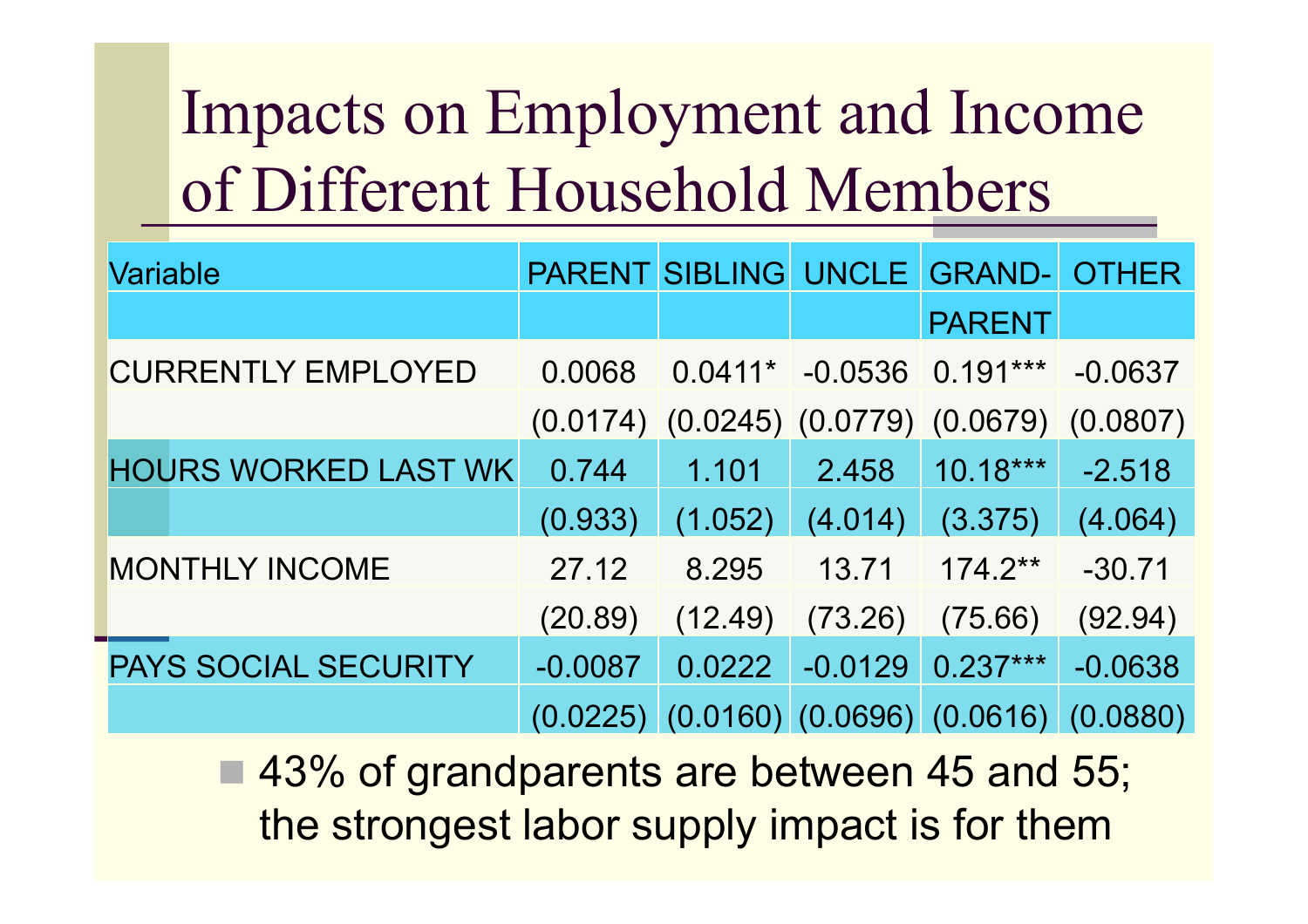# Housing / Durables

| Variable                 | Loser    | Winner   | <b>Difference</b> |
|--------------------------|----------|----------|-------------------|
| <b>WATER FILTER</b>      | 0.586    | 0.632    | 0.0349            |
|                          | (0.493)  | (0.483)  | (0.0259)          |
| <b>STOVE</b>             | 0.997    | 0.999    | 0.0008            |
|                          | (0.0529) | (0.0364) | (0.0028)          |
| <b>REFRIGERATOR</b>      | 0.983    | 0.989    | 0.0064            |
|                          | (0.129)  | (0.103)  | (0.0069)          |
| <b>FREEZER</b>           | 0.177    | 0.203    | 0.0325            |
|                          | (0.382)  | (0.403)  | (0.0219)          |
| <b>WASHER</b>            | 0.596    | 0.627    | 0.0362            |
|                          | (0.491)  | (0.484)  | (0.0272)          |
| <b>COLORT TV</b>         | 0.985    | 0.997    | $0.0123**$        |
|                          | (0.123)  | (0.0515) | (0.0054)          |
| <b>COMPUTER</b>          | 0.431    | 0.483    | $0.0477*$         |
|                          | (0.496)  | (0.500)  | (0.0254)          |
| <b>INTERNET</b>          | 0.322    | 0.370    | $0.0449*$         |
|                          | (0.467)  | (0.483)  | (0.0240)          |
| <b>LAND LINE (PHONE)</b> | 0.451    | 0.463    | 0.0163            |
|                          | (0.498)  | (0.499)  | (0.0222)          |
| <b>CELL PHONE</b>        | 0.921    | 0.952    | $0.0254**$        |
|                          | (0.269)  | (0.214)  | (0.0106)          |
| <b>CAR</b>               | 0.135    | 0.158    | 0.0263            |
|                          | (0.342)  | (0.365)  | (0.0175)          |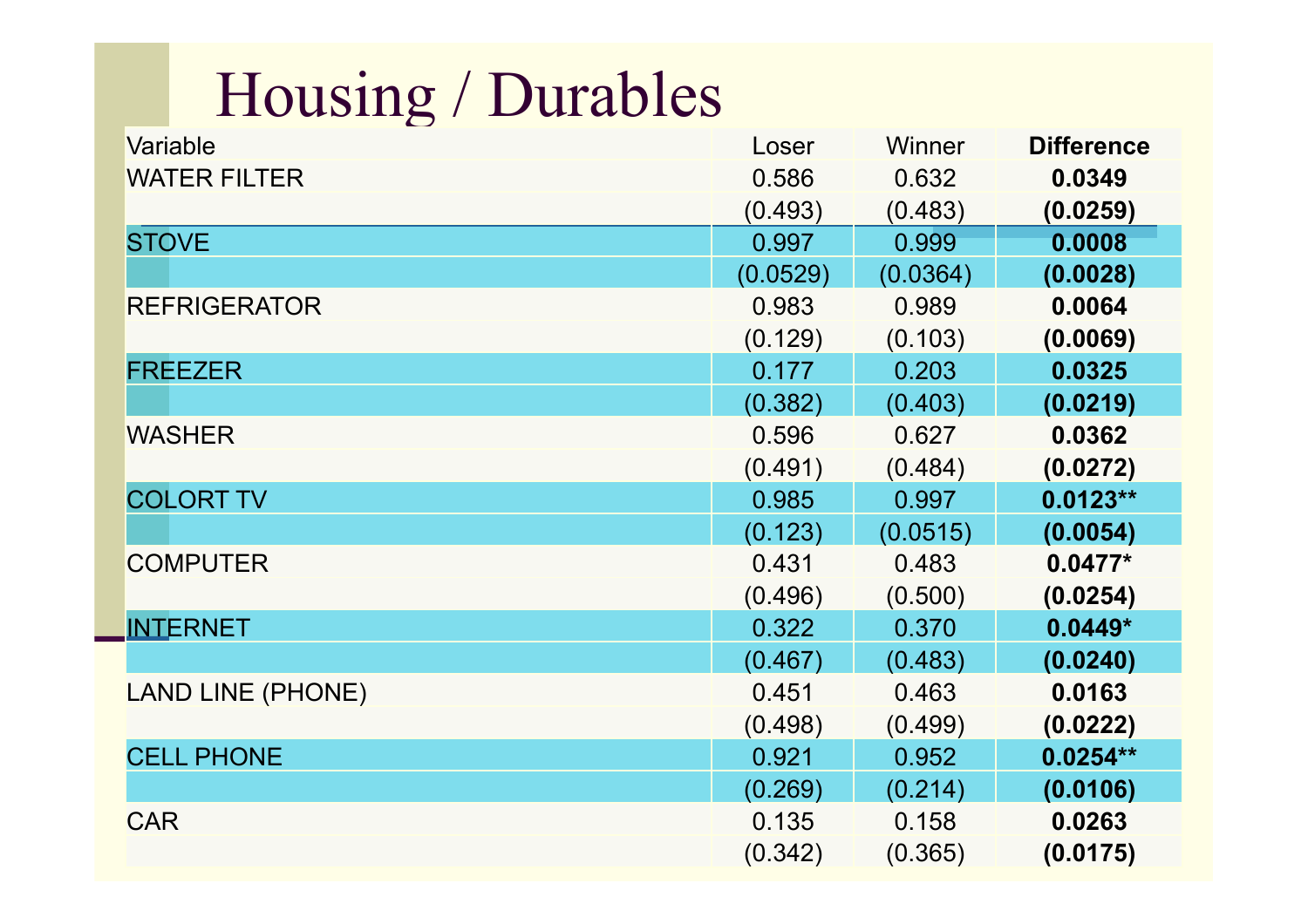# Home Environments/Stimulation

| Variable                      | Loser   | <b>Winner</b> | <b>Difference</b> |
|-------------------------------|---------|---------------|-------------------|
| YEARS SINCE LAST TOY          | 0.212   | 0.214         | 0.0084            |
|                               | (0.376) | (0.357)       | (0.0211)          |
| <b>TOLD STORIES REGULARLY</b> | 0.632   | 0.694         | $0.0590**$        |
|                               | (0.483) | (0.461)       | (0.0243)          |
| <b>DAYS READ TO LAST WEEK</b> | 1.091   | 1.185         | 0.0235            |
|                               | (4.036) | (5.289)       | (0.289)           |
| <b>NUMBER BOOKS AT HOME</b>   | 6.164   | 6.730         | $0.569*$          |
|                               | (6.290) | (6.664)       | (0.311)           |
| % PAINTING MATERIAL           | 0.961   | 0.967         | 0.0082            |
|                               | (0.195) | (0.180)       | (0.0102)          |
| <b>HOURS TV LAST WEEK</b>     | 14.94   | 15.06         | 0.0782            |
|                               | (8.010) | (7.936)       | (0.427)           |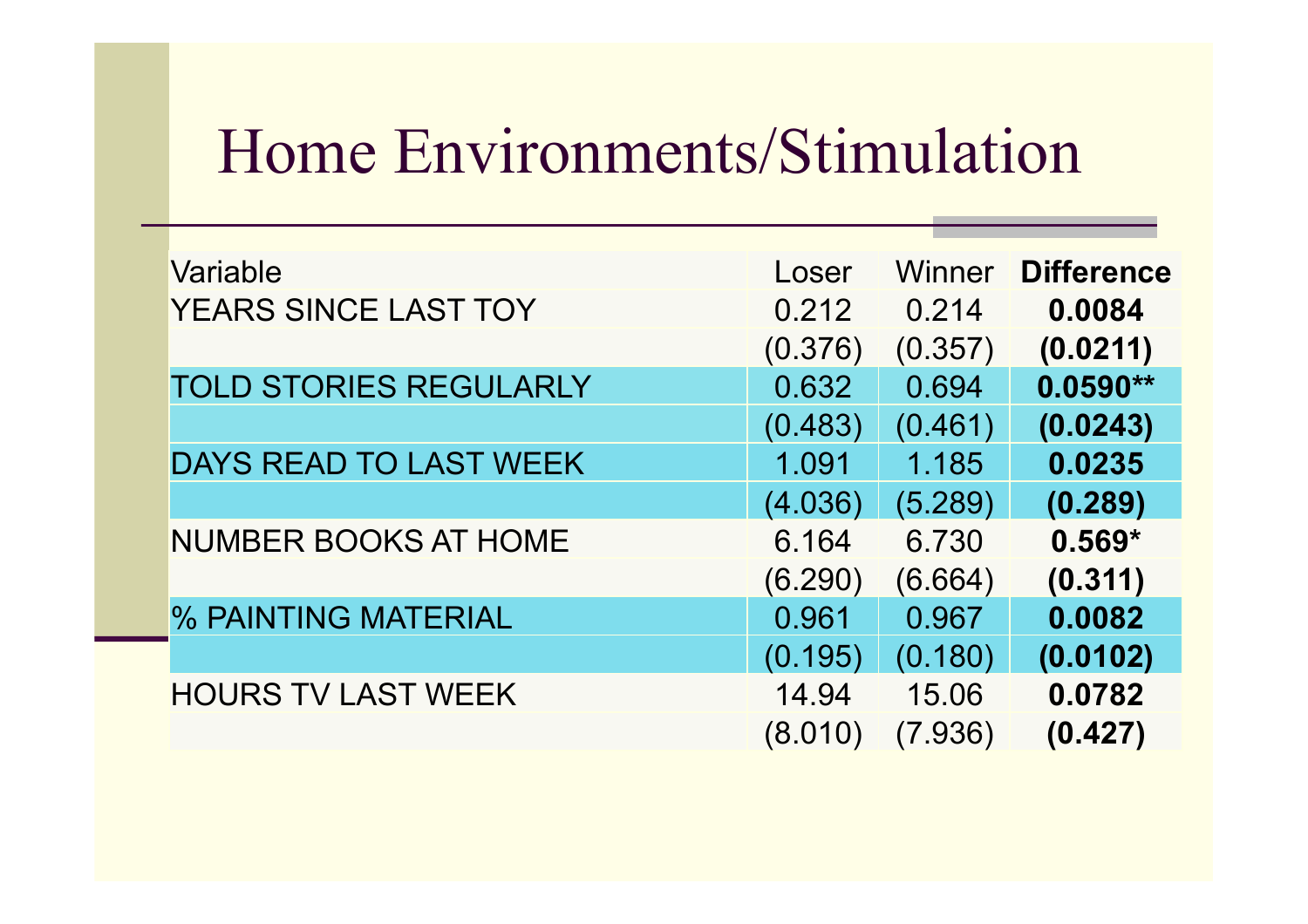# Direct Assessments – Visual, Memory, Verbal, Anthropometrics

| Variable                               | Loser     | Winner  | <b>Difference</b> |
|----------------------------------------|-----------|---------|-------------------|
| <b>WJM - VISUAL INTEGRATION (1462)</b> | $-0.0012$ | 0.0117  | 0.0268            |
|                                        | (1.023)   | (0.976) | (0.0495)          |
|                                        |           |         |                   |
| <b>WJM - MEMORY FOR NAMES (1462)</b>   | $-0.0441$ | 0.0419  | 0.0914            |
|                                        | (1.015)   | (0.982) | (0.0562)          |
| <b>PPVT (1462)</b>                     | $-0.0452$ | 0.0429  | $0.102*$          |
|                                        | (1.017)   | (1.003) | (0.0529)          |
|                                        |           |         |                   |
| AGE STANDARDIZED WEIGHT (1458)         | $-0.0560$ | 0.0531  | $0.13**$          |
| $(1 SD = 3-5 kg)$                      | (0.992)   | (1.003) | (0.0540)          |
|                                        |           |         |                   |
| AGE STANDARDIZED HEIGHT (1455)         | $-0.0567$ | 0.0538  | $0.114**$         |
| $(1 SD = 4-6 cm)$                      | (0.985)   | (1.009) | (0.0567)          |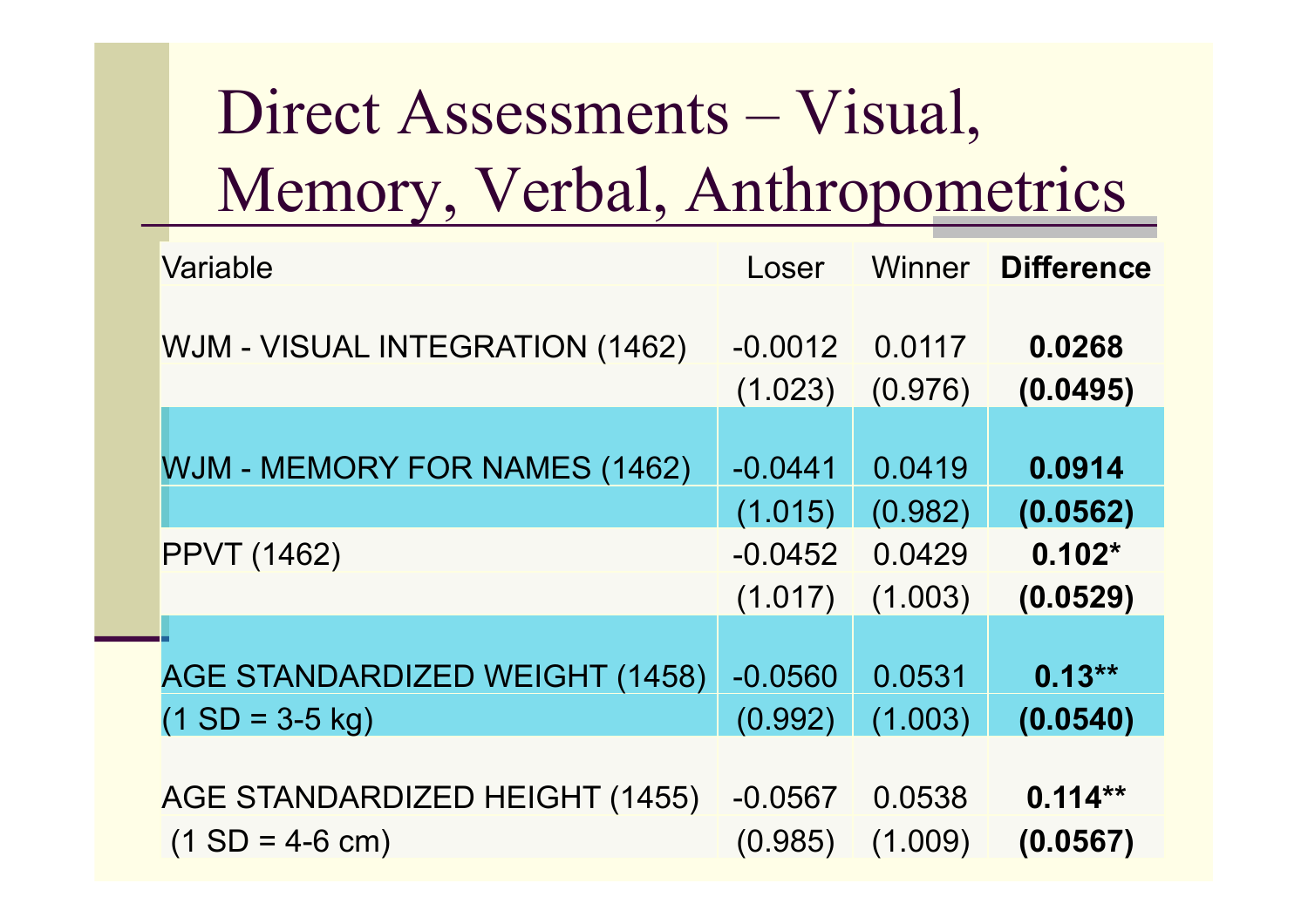# Direct Assessments – Executive Function (Mean =  $0, SD = 1$ )

| Variable                        | Loser                | Winner            | <b>Difference</b>  |
|---------------------------------|----------------------|-------------------|--------------------|
| PENCIL TAPPING (N= 368)         | 0.045                | $-0.0341$         | $-0.0095$          |
|                                 | (0.968)              | (1.024)           | (0.0106)           |
| STROOP NIGHT-DAY (N=368)        | $-0.0385$            | 0.0312            | 0.0928             |
|                                 | (0.961)              | (1.029)           | (0.123)            |
| HEAD-TOES-KNEES-SHOULDER (1107) | $-0.0325$<br>(0.992) | 0.0321<br>(1.006) | 0.0566<br>(0.0627) |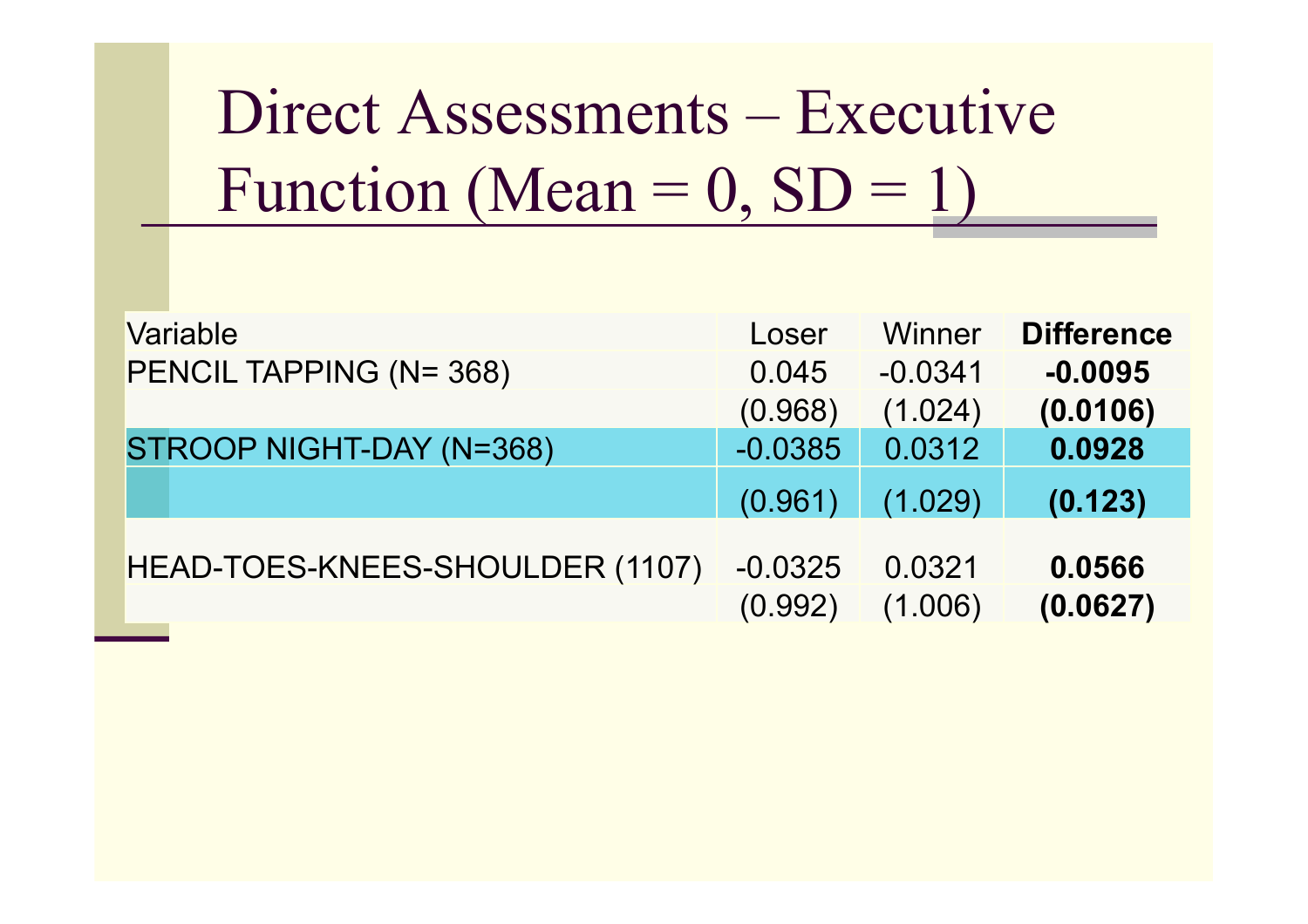# Indices of Tests

| Variable                             | Loser     | Winner    | <b>Difference</b> |
|--------------------------------------|-----------|-----------|-------------------|
| <b>COGNITIVE ASSESSMENTS</b>         | $-0.0420$ | 0.0399    | $0.0915*$         |
|                                      | (1.012)   | (0.985)   | (0.0544)          |
| <b>EXECUTIVE FUNCTION</b>            | $-0.0248$ | 0.0234    | 0.0472            |
|                                      | (0.973)   | (1.023)   | (0.0555)          |
| PHYSICAL ASSESSMENTS                 | $-0.0613$ | 0.0581    | $0.132**$         |
|                                      | (0.985)   | (1.009)   | (0.0554)          |
| <b>MATERNAL SELF- REPORT</b>         | 0.0098    | $-0.0093$ | $-0.0066$         |
|                                      | (1.017)   | (0.981)   | (0.0551)          |
| <b>MENTAL + PHYSICAL ASSESSMENTS</b> | $-0.0654$ | 0.0621    | $0.140***$        |
|                                      | (0.996)   | (0.998)   | (0.0515)          |
| MENTAL + PHYSICAL + MATERNAL REP.    | $-0.0203$ | 0.0187    | $0.0455**$        |
|                                      | (0.425)   | (0.431)   | (0.0227)          |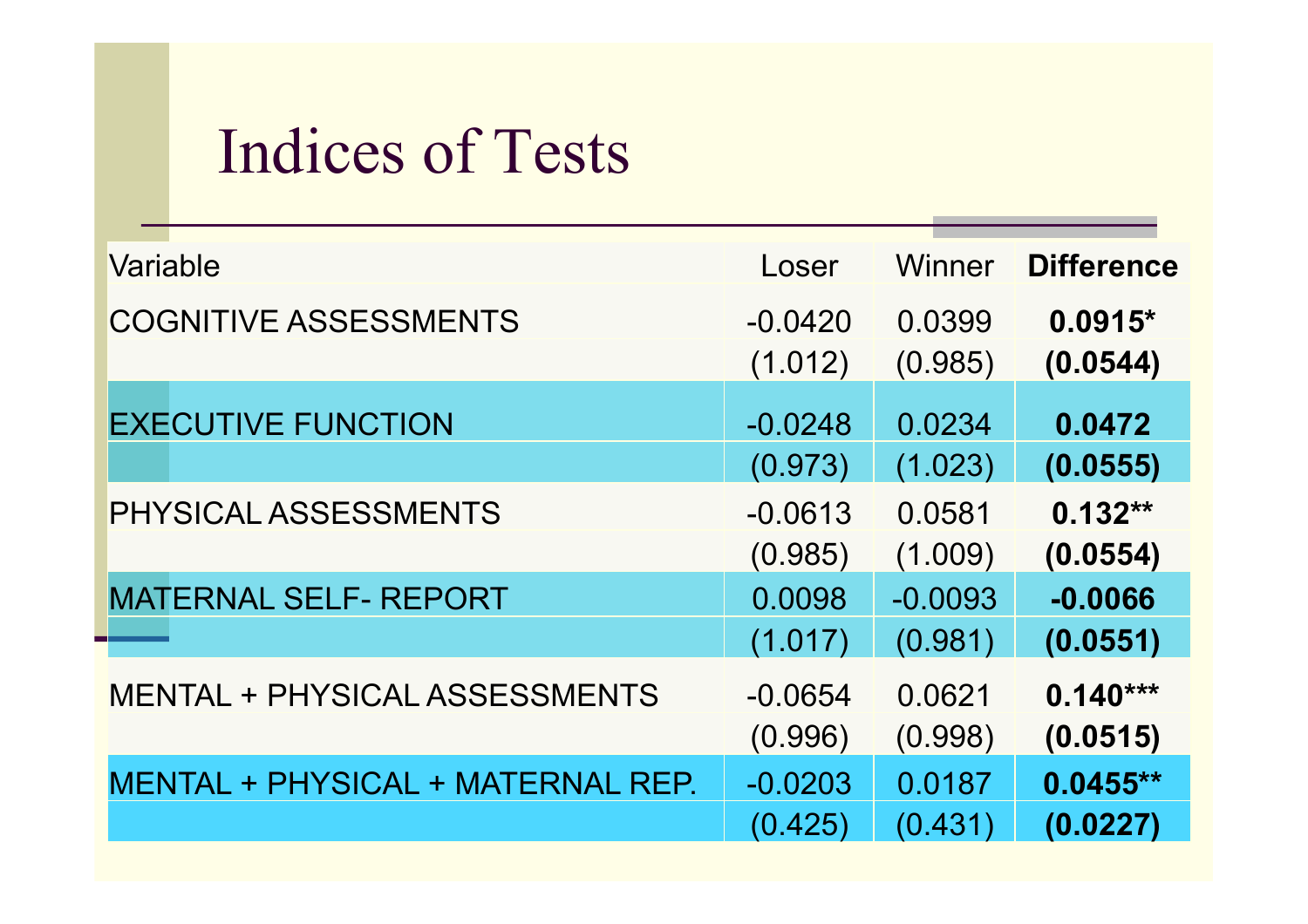#### Attrition

- Sample from 2007-2008 lottery: 4348
	- 50% treatment, 50% control
- Sample from 2008 survey (6 months): 3777 (13%)
	- 50.6% treatment, 49.4% control
- Starting in June 2012 (4.5 years after) we attempted to contact 2126 of these children
	- 50.8% treatment, 49.2% control
	- We found 1486 (30% attrition)
		- 51% treatment, 49% control
- Large attrition, but urban slums, and long time period
	- Not that much worse than other studies with long follow-ups
	- Were able to keep numbers balanced but composition?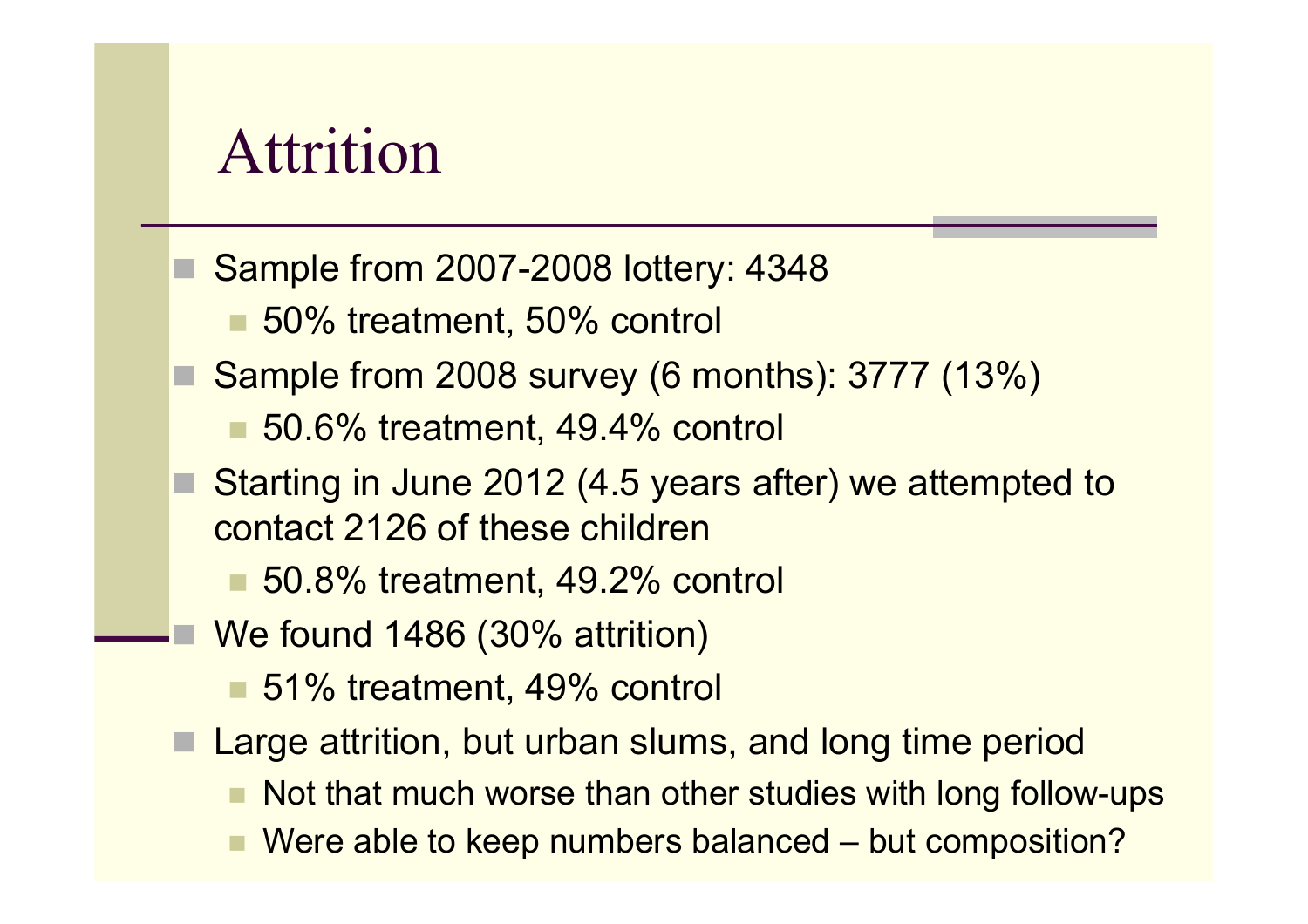#### Attrition (Child) – compare interviewed vs not interviewed among winners and losers

|                             | Lottery Losers |       | Lottery<br><b>Winners</b>               |       |                     |
|-----------------------------|----------------|-------|-----------------------------------------|-------|---------------------|
|                             | No Int.        | Int.  | No Int.                                 | Int   | <b>Diff in Diff</b> |
| Male child                  | 0.496          | 0.504 | 0.558                                   | 0.543 | $-0.0232$           |
|                             |                |       | $(0.501)$ $(0.500)$ $(0.497)$ $(0.498)$ |       | (0.0502)            |
| Age of the child in months  | 30.26          | 30.95 | 30.61                                   | 31.11 | $-0.189$            |
|                             |                |       | (10.13)(10.50)(10.46)(10.14)            |       | (1.037)             |
| Birthweight in quilos       | 3.181          |       | 3.184 3.185 3.174                       |       | $-0.0151$           |
|                             |                |       | $(0.633)$ $(0.654)$ $(0.646)$ $(0.654)$ |       | (0.0653)            |
| Birth height in centimetres | 48.82          | 48.23 | 48.40                                   | 48.86 | 1.055               |
|                             |                |       | $(6.594)$ $(7.626)$ $(7.169)$ $(6.135)$ |       | (0.693)             |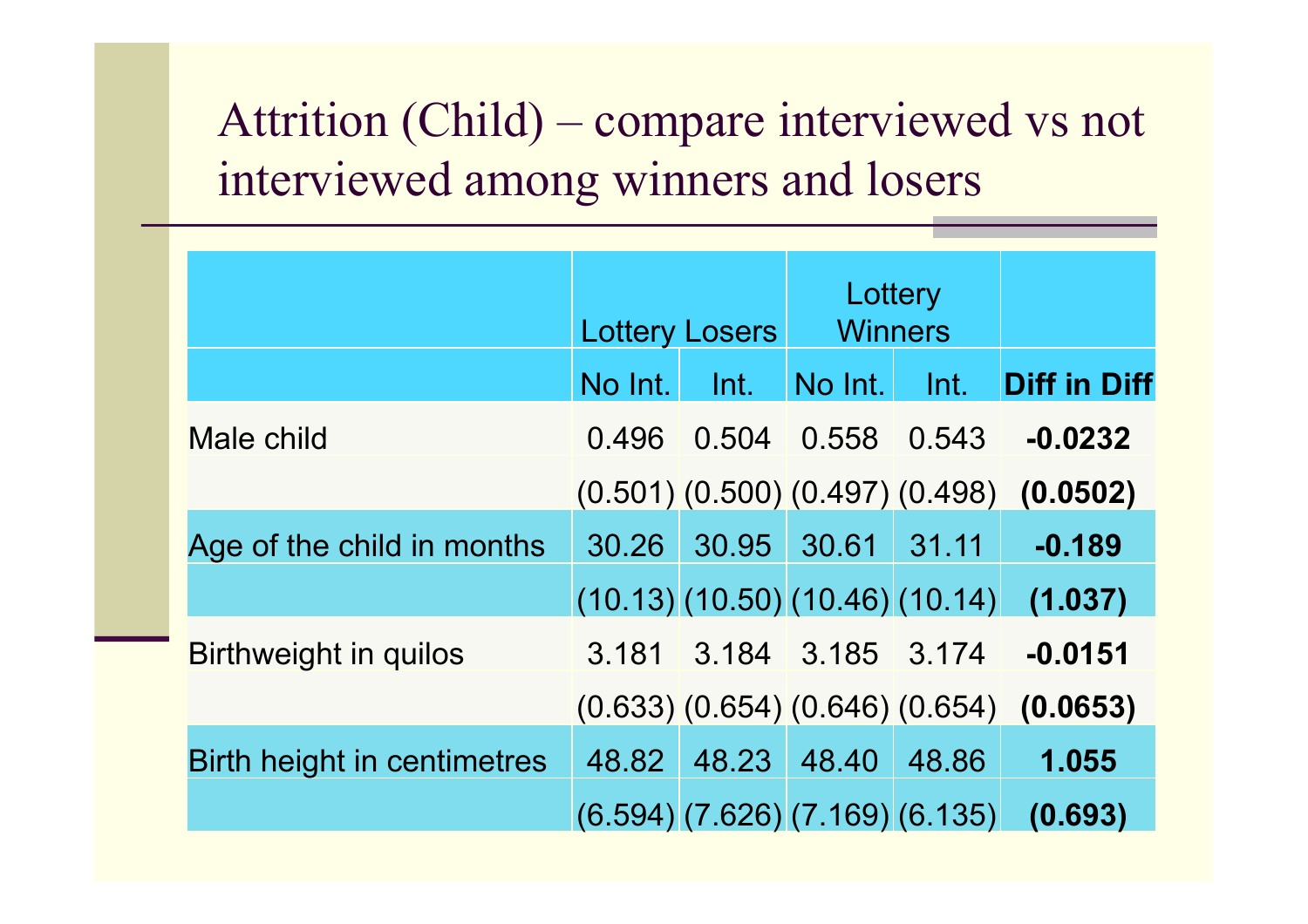#### Attrition (Carer) – compare interviewed vs not interviewed among winners and losers

|                          | <b>Lottery Losers Lottery Winners</b> |                                         |         |       |                     |  |  |
|--------------------------|---------------------------------------|-----------------------------------------|---------|-------|---------------------|--|--|
|                          | No Int.                               | Int.                                    | No Int. | Int.  | <b>Diff in Diff</b> |  |  |
| <b>Carer's Schooling</b> | 4.657                                 | 4.853                                   | 4.890   | 4.669 | $-0.417$            |  |  |
|                          |                                       | $(2.463)$ $(2.394)$ $(2.458)$ $(2.376)$ |         |       | (0.257)             |  |  |
| <b>Household size</b>    | 4.424                                 | 4.633                                   | 4.522   | 4.664 | $-0.0670$           |  |  |
|                          |                                       | $(1.741)$ $(1.782)$ $(1.779)$ $(1.891)$ |         |       | (0.183)             |  |  |
| - Household income       | 588.4                                 | 598.0                                   | 651.7   | 653.4 | $-7.915$            |  |  |
|                          |                                       | (409.6) (402.7) (424.6) (570.7)         |         |       | (47.84)             |  |  |
| Carer is employed        | 0.409                                 | 0.401                                   | 0.493   | 0.478 | $-0.00712$          |  |  |
|                          |                                       | $(0.493)$ $(0.491)$ $(0.501)$ $(0.500)$ |         |       | (0.0501)            |  |  |